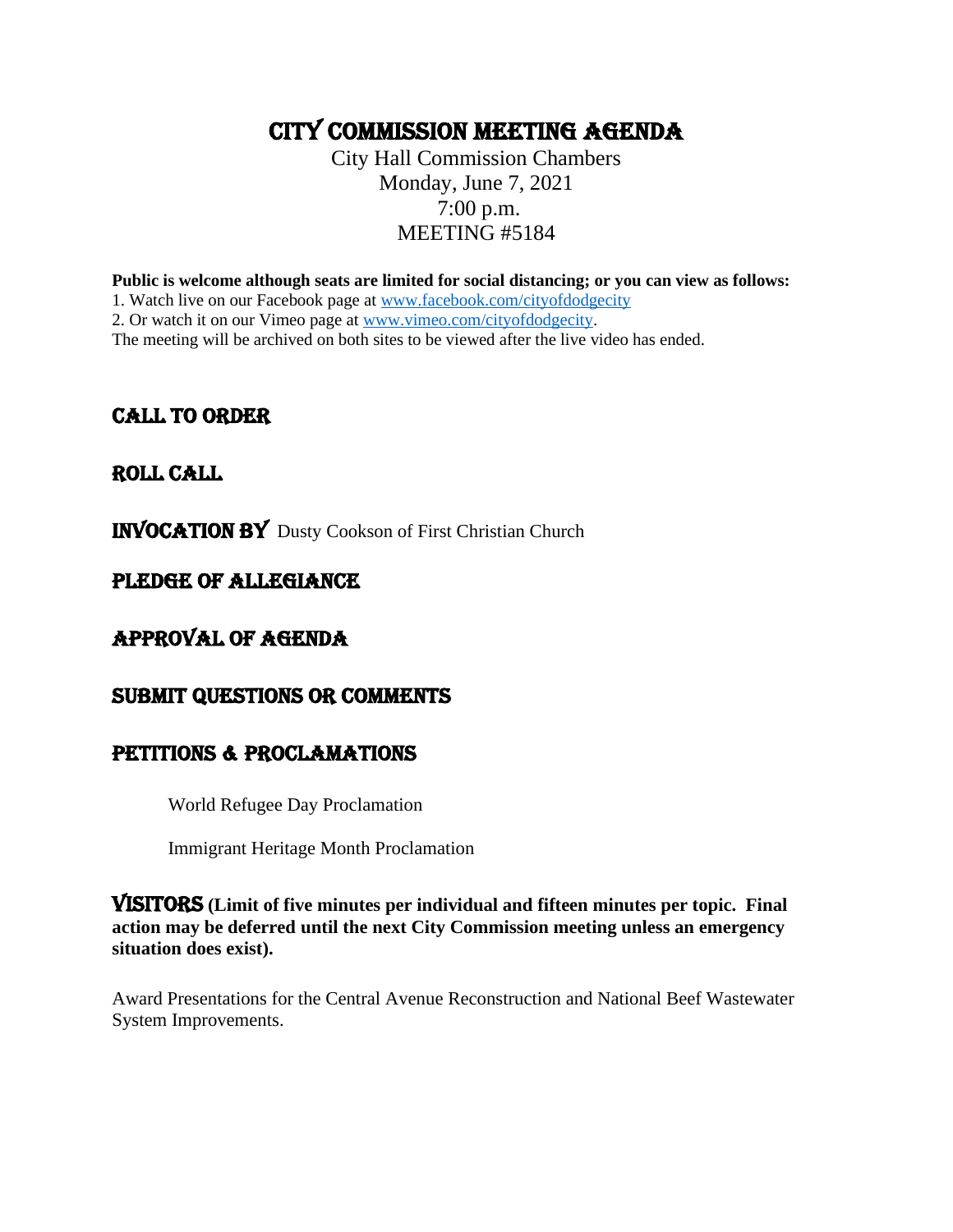## CONSENT CALENDAR

- 1. Approval of City Commission Meeting Minutes, June 7, 2021.
- 2. Appropriation Ordinance No.11, June 17, 2021.
- 3. Cereal Malt Beverage License:
	- a. Walmart Store, 1905 N. 14<sup>th</sup> Avenue

## ORDINANCES & RESOLUTIONS

Ordinance No. 3756: An Ordinance Establishing Special Events and block Parties Pertaining Thereto Within the City Limits of Dodge City, Kansas. Report by Assistant City Manager/Legislative Affairs, Ernestor De La Rosa.

## UNFINISHED BUSINESS

## NEW BUSINESS

- 1. Approval of Bid for Enterprise Resource Planning Software (ERP). Report by Director of Administration, Ryan Reid and Finance Director, Nicole May.
- 2. Approval of Change Order#1 for Avenue K RCB Replacement. Report by Director of Engineering, Ray Slattery.

## OTHER BUSINESS

## Staff reports

## ADJOURNMENT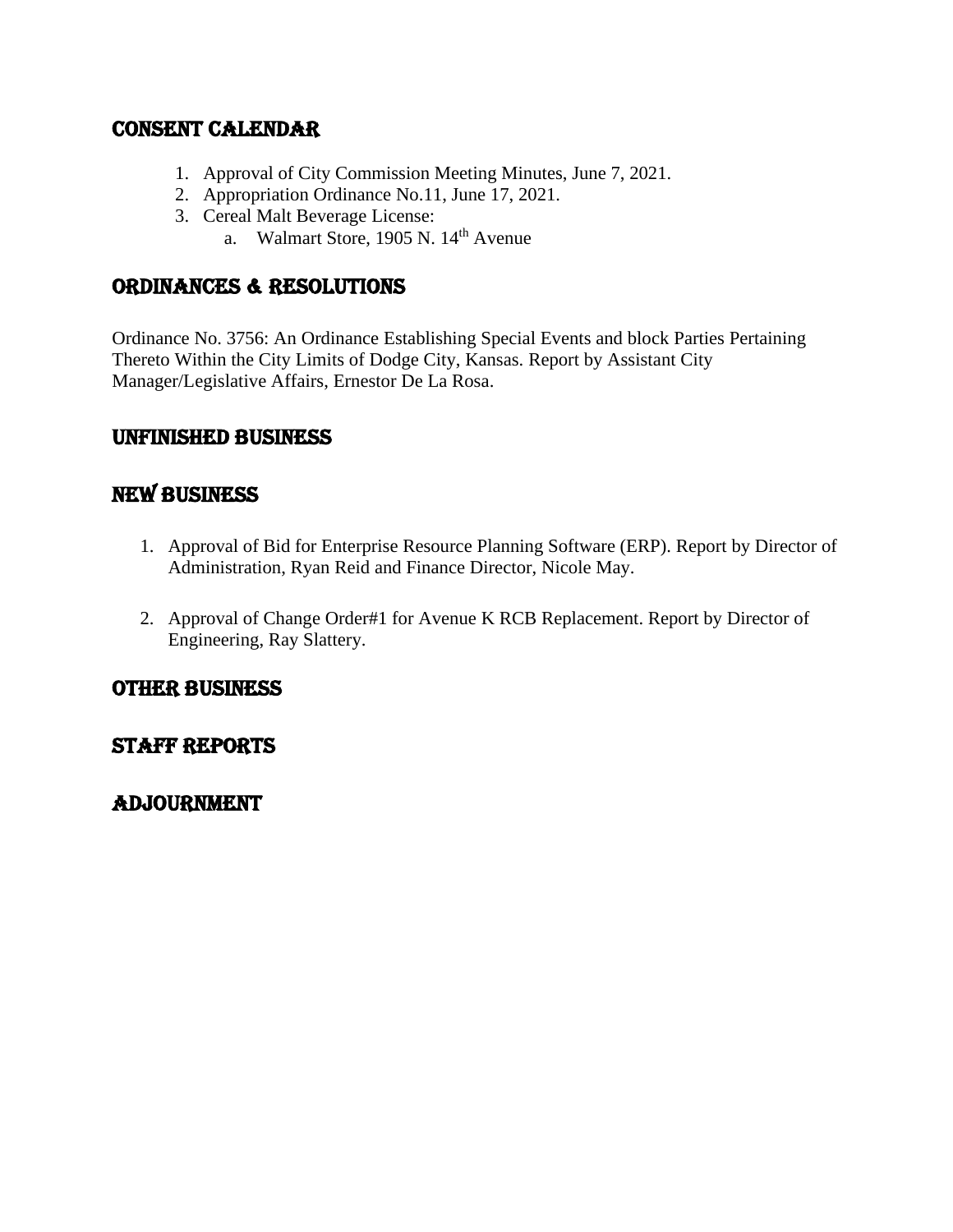#### **WORLD REFUGEE DAY PROCLAMATION**

WHEREAS, through the course of history and even into modern times, there have arisen conflicts between nations or peoples that have inhibited and assailed the freedom and safety of countless people around the world; and

WHEREAS, during these trying times, many courageous individuals have made—and continue to make—the difficult decision to leave their native country in search of safety and opportunity; and

WHEREAS, currently there are 26 million refugees and more than 79 million displaced people across the globe who have been forcibly displaced as a result of persecution, conflict, violence, or human rights violations; and

WHEREAS, since 1980, the U.S. Refugee Act has represented the United States government's commitment to protecting refugees through resettlement and asylum programs, and

WHEREAS, diverse refugee communities have made lasting positive impacts on Dodge City's cultural, spiritual, and economic vitality by spurring change and transformation in our community; and

WHEREAS, dedicated and compassionate staff and volunteers from refugee resettlement agencies and helping organizations have assisted refugees and asylum seekers in rebuilding new lives in Southwest Kansas for more than 40 years; and

WHEREAS, the United Nations High Commissioner for Refugees has recognized and commemorated June 20<sup>th</sup> as World Refugee Day since 2001; and

NOW, THEREFORE, THE CITY COMMISSION OF THE CITY OF DODGE CITY, does hereby proclaim June 20, 2021 to be WORLD REFUGEE DAY IN DODGE CITY and urge all residents of our community to recognize the enduring contributions of refugee communities within our city and the ongoing challenges facing refugees around the globe.

Mayor

*\_\_\_\_\_\_\_\_\_\_\_\_\_\_\_\_\_\_\_\_\_\_\_\_\_\_\_*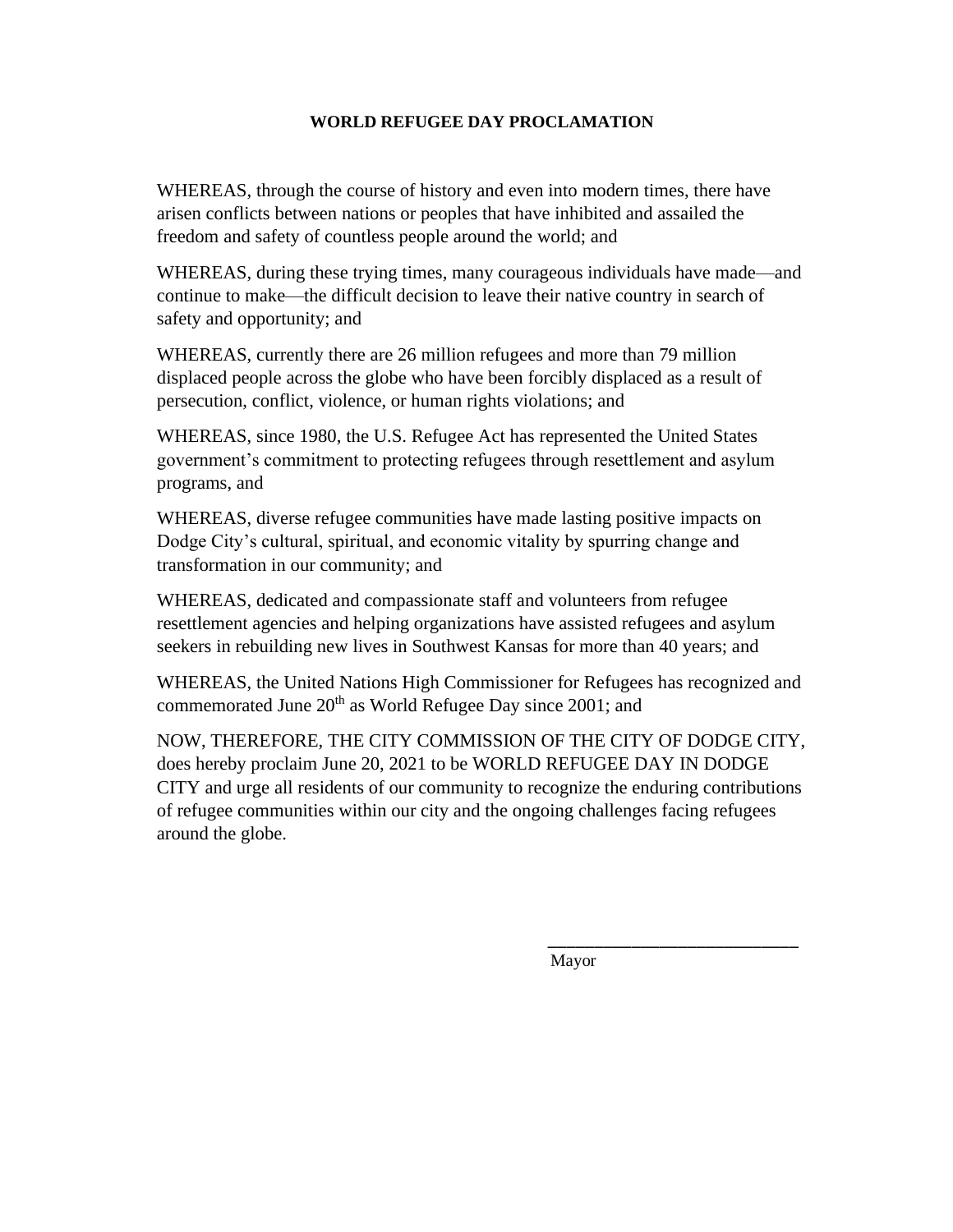

## **PROCLAMATION**

**WHEREAS,** Generations of immigrants from every corner of the globe have built our country's economy and created the unique character of our nation; AND **WHEREAS,** Immigrants continue to grow businesses, innovate, strengthen our economy, and create jobs in the City of Dodge City; AND **WHEREAS,** Immigrants have provided Dodge City with unique social and cultural influence, fundamentally enriching the extraordinary character of our City; AND **WHEREAS,** Immigrants have been tireless leaders, not only in securing their own rights and access to equal opportunity, but also in campaigning to create a fairer and more just society for all Americans; AND **WHEREAS,** The role of immigrants in building and enriching our City and our nation should be uplifted; NOW **THEREFORE,** I, Rick Sowers, Mayor of the City of Dodge City, do hereby proclaim June of 2021 to be:

# **Immigrant Heritage Month**

In the City of Dodge City

*I* urge the City of Dodge City to join together -- as foreign-born and native-born residents – to build *stronger communities across the City and encourage all residents to give back to the community in any way that is personally meaningful.* 

> **Rick Sowers Mayor of Dodge City** June 2021

 $\frac{1}{2}$   $\frac{1}{2}$   $\frac{1}{2}$   $\frac{1}{2}$   $\frac{1}{2}$ 

................ DODGECITY.ORG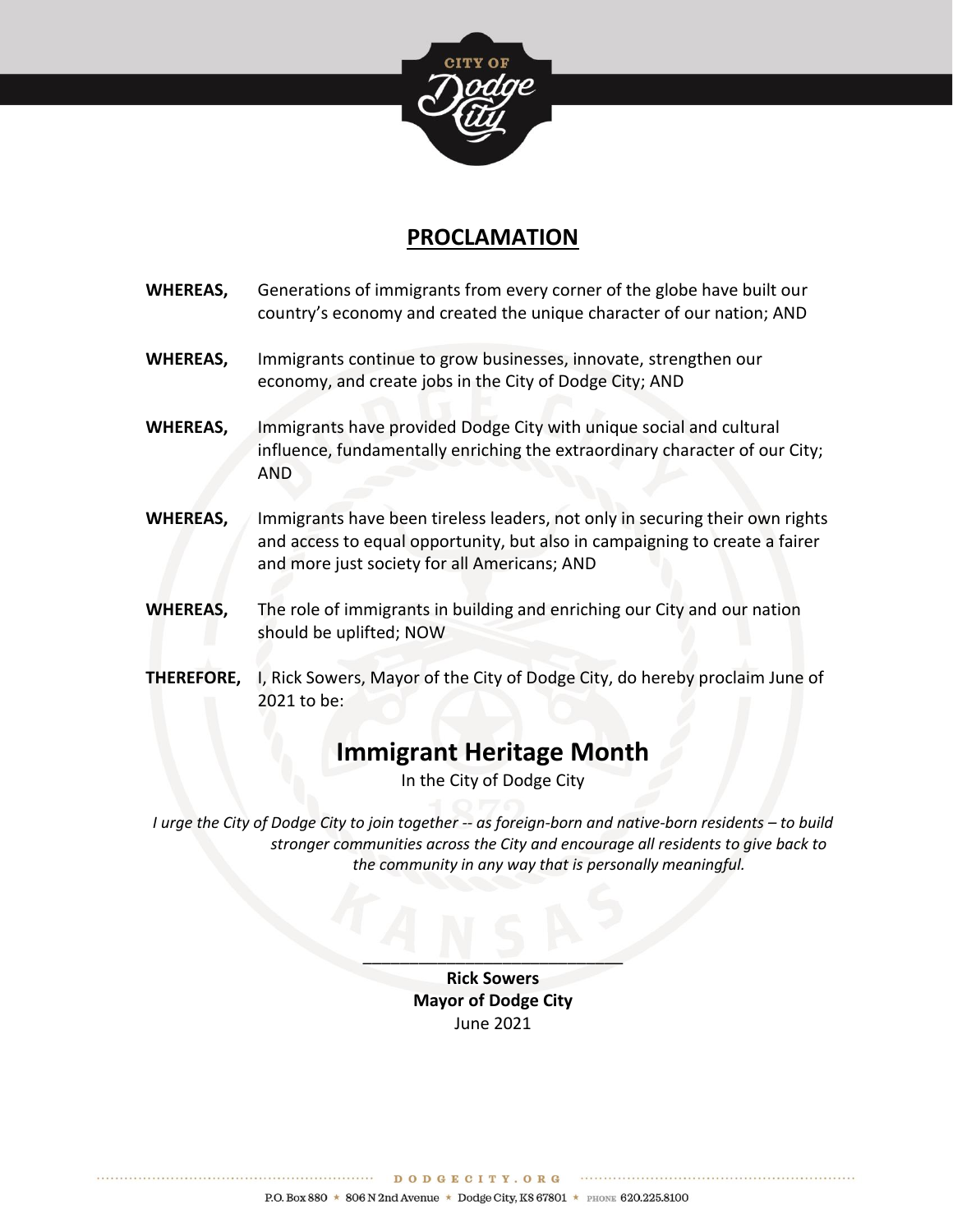## CITY COMMISSION MEETING MINUTES

## City Hall Commission Chambers Monday, May 17, 2021 7:00 p.m. MEETING #5183

**Public is welcome although seats are limited for social distancing; or you can view as follows:**

1. Watch live on our Facebook page at [www.facebook.com/cityofdodgecity](http://www.facebook.com/cityofdodgecity)

2. Or watch it on our Vimeo page at [www.vimeo.com/cityofdodgecity.](http://www.vimeo.com/cityofdodgecity)

The meeting will be archived on both sites to be viewed after the live video has ended.

#### **CALL TO ORDER**

**ROLL CALL:** Mayor Rick Sowers, Commissioners, Kent Smoll, Brian Delzeit, Blanca Soto, Joseph Nuci.

**INVOCATION by** Pastor Kurt Larson, Grace Community Church

**PLEDGE OF ALLEGIANCE** 

#### **PUBLIC HEARING**

Mayor Rick Sowers opened the Public Hearing on Special Assessment Proceeds – Candletree Addition Unit 8 Phase II. Finance Director Nicole May spoke about the Special Assessments. There were no public comments. Commissioner Kent Smoll made a motion to close the public hearing on the special assessments for Candletree Addition Unit 8 Phase II.. Commissioner Brian Delzeit seconded the motion. The motion carried unanimously.

#### **APPROVAL OF AGENDA**

Commissioner Rick Sowers made a motion to add to the agenda an executive session to discuss personnel matters of nonelected personnel. Commissioner Brian Delzeit seconded the motion. The motion carried unanimously.

#### **PETITIONS & PROCLAMATIONS**

Mayor Rick read the 2021 National Public Works Week and proclaimed the week of May 16 through May 22, 2021 as National Public Works Week. in the City of Dodge City, and call upon all citizens and civic organizations to acquaint themselves with the issues involved in providing our public works and to recognize the contributions which public works officials make every day to our health, safety, comfort, and quality of life.

Superintendent of Public Works, Corey Keller invited commissioners and all employees to attend a luncheon to be held Thursday, May 20 from 11:30 to 1:00 pm. Thanked all the Public Work employees for all their hard work and thanked all the other departments that assist with their help to get the work done. Corey appreciates all the employees.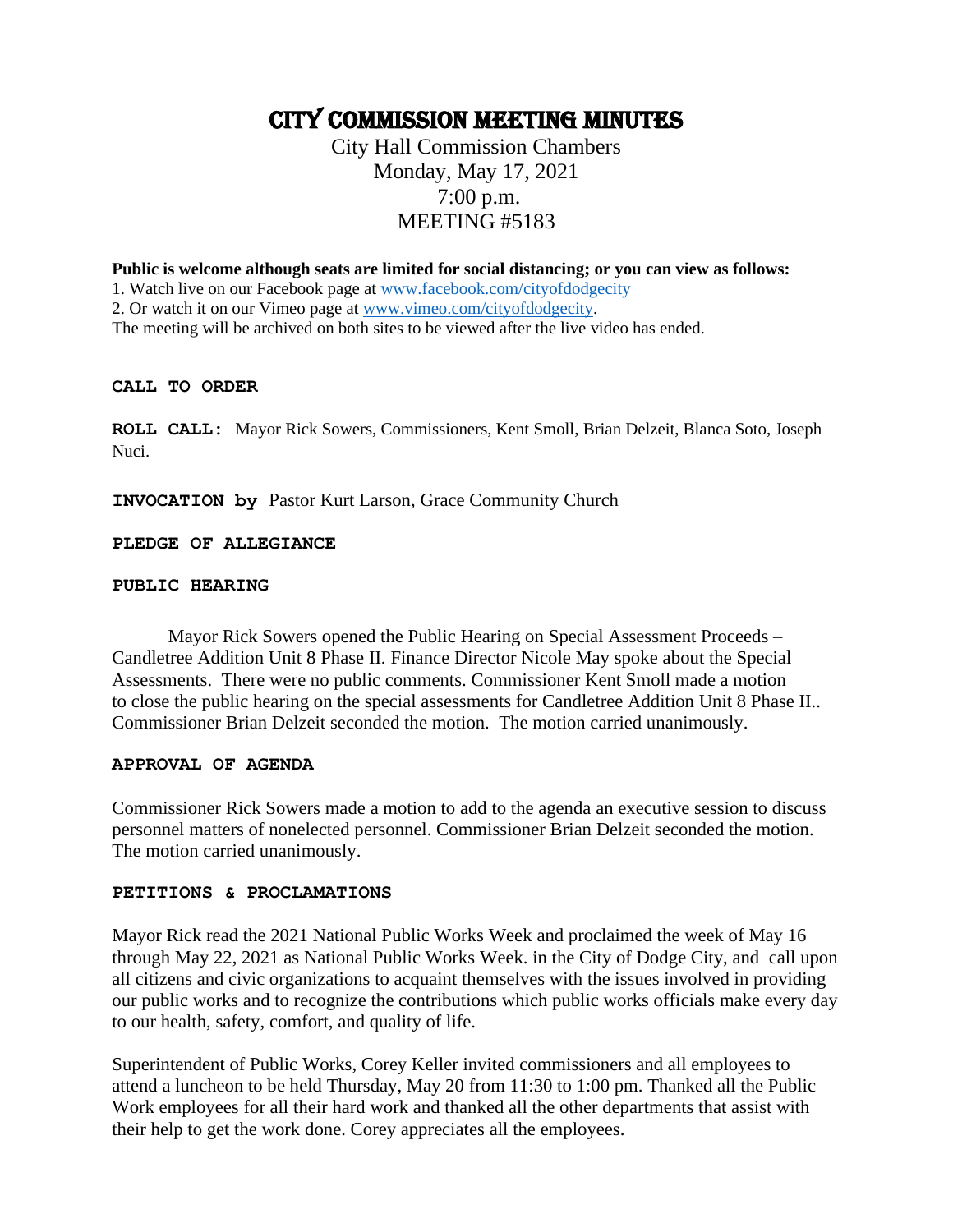### **VISITORS (Limit of five minutes per individual and fifteen minutes per topic. Final action may be deferred until the next City Commission meeting unless an emergency situation does exist).**

Assistant City Manager/Public Affairs, Melissa McCoy along with Superintendent of Public Works gave an update on the riverbed cleanup that was held May  $8<sup>th</sup>$  & 9th, There were 7.13 tons of trash and many tires collected. They thanked all sponsors and volunteers and all the community members for all they did to make the cleanup a success. Also recognized were Sergio Garcia and Javier Cienfuegos for Riverbed Clean-up. They approached the chamber to ask if they could have the riverbed cleanup event. Javier thanked all the volunteers that helped and thanked all the sponsors that helped make this happen.

Chief of Police, Drew Francis recognized Corporal Officer Guillermo Gutierrez for the District 8 American Legion Award. 2016 the former patrol bureau commander submitted officer Gutierrez name to the American Legion as a nomination for their certificate of accommodation awarded for outstanding public service and was presented with the award. He was also chosen as the statewide Kansas Law Enforcement Officer of the year which was presented to him in Topeka Kansas. Congratulations to Corporal Officer Guillermo Gutierrez.

#### **CONSENT CALENDAR**

- 1.
- 2. Approval of City Commission Meeting Minutes, May 3, 2021
- 3. Appropriation Ordinance No.10, May 17, 2021;

Commissioner Blanca Soto moved to approve the consent calendar as presented. Commissioner Kent Smoll seconded the motion. The motion carried unanimously.

#### **ORDINANCES & RESOLUTIONS**

**Ordinance No. 3754:** An Ordinance Levying Special Assessments on Certain Property to Pay the Costs of Internal Improvements in the City of Dodge City, Kansas, as Heretofore Authorized by Resolution No. 2019-01 of the City; and Providing for the Collection of Such Special Assessments. (Candletree Addition Unit 8 Phase II Subdivision) was approved on a motion by Commissioner Brian Delzeit. Commissioner Joseph Nuci seconded the motion. The motion carried unanimously.

**Ordinance No. 3755:** An Ordinance of the City of Dodge City, Kansas Renaming Armada Street, Diablo Street, Pancho Street, Sargento Street, Bandido Street and Fuego Street, Streets in Casa Del Rio Addition, to El Mustang Road, La Ruby Road, La Paloma Road, El Capitan Road, El Rio Road, and La Lily Road was approved on a motion by Commissioner Kent Smoll. Commissioner Blanca Soto seconded the motion. The motion carried unanimously.

#### **UNFINISHED BUSINESS**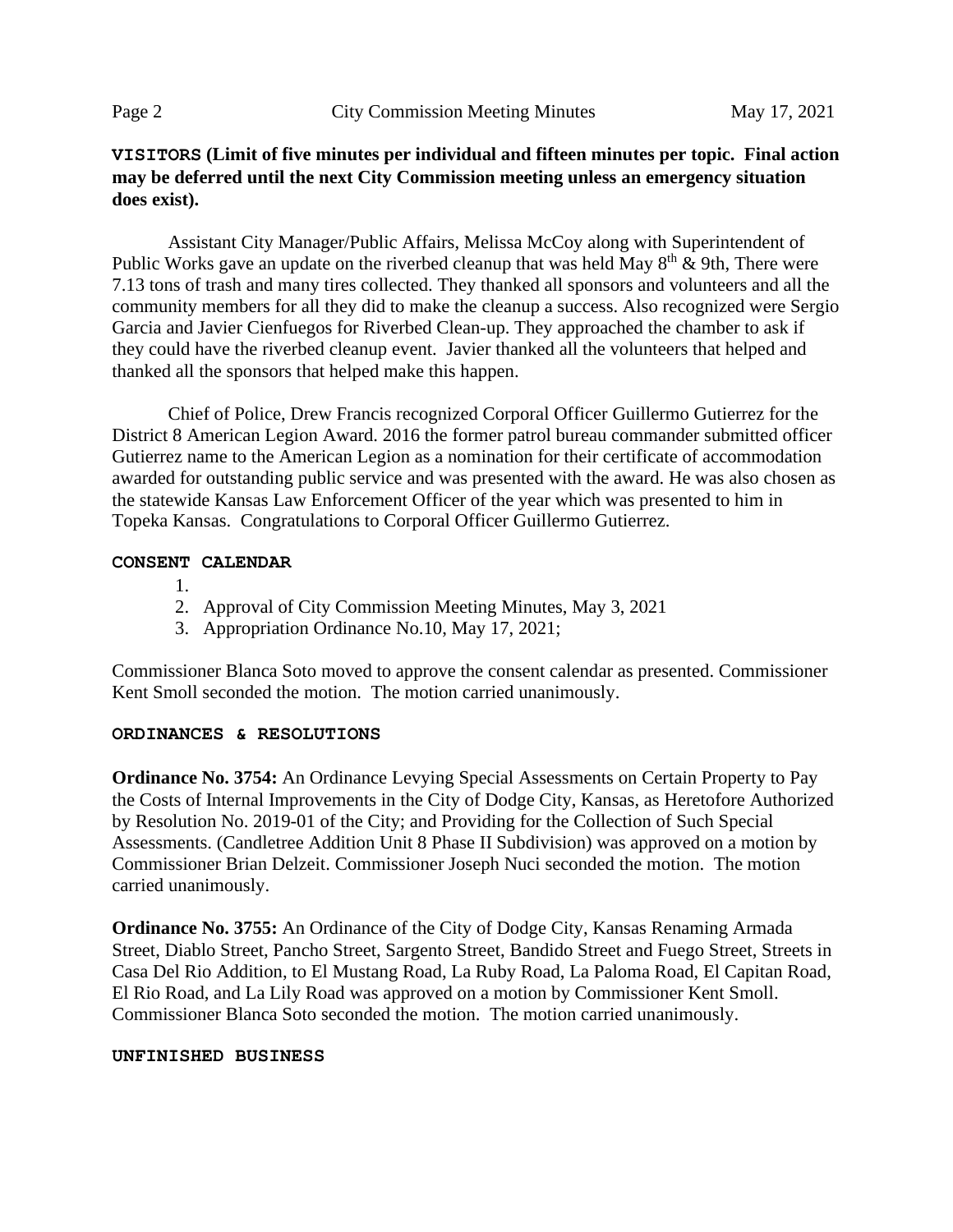#### **NEW BUSINESS**

- 1. Commissioner Joseph Nuci moved to approve the bids from Toter in the amount of \$35,072.16 or \$56.21 a kart for six hundred twenty-four 96 Gallon Trash Carts for the Sanitation Department. Commissioner Brian Delzeit seconded the motion. The motion carried unanimously.
- 2. Commissioner Blanca Soto moved to approve the Milstock Addition, Unit 2 Plat. Commissioner Kent Smoll seconded the motion. The motion carried unanimously.
- 3. Commissioner Kent Smoll moved to approve the bid from Max Jantz Excavating, LLC in the amount of \$625,775.00 for the Avenue D Drain Levee Improvements. Commissioner Brian Delzeit seconded the motion. The motion carried unanimously.
- 4. Commissioner Joseph Nuci moved to approve the quote from Motorola Solutions in the amount of \$302,525 for a 5year lease contract purchase of Watchguard Body Cams in Car Cameras. Commissioner Blanca Soto seconded the motion. The motion carried unanimously.
- 5. Commissioner Kent Smoll moved to approve the design agreement for the scope services for the south wastewater treatment plant expansion improvements with PEC in the amount of \$546,000 Commissioner Brian Delzeit seconded the motion. The motion carried unanimously.

#### **OTHER BUSINESS**

#### **STAFF REPORTS**

#### **EXECUTIVE SESSION**

 At 8:15 pm Commissioner Brian Delzeit made a motion to recess into executive session pursuant to the personnel matters of nonelected personnel, exception found in K.S.A, 75- 4319(b)(1) to discuss personnel matters of nonelected personnel. The justification for closing the meeting is to protect the privacy of the individual to be discussed. The meeting will include City Commissioners and City Manager, Nick Hernandez. The open meeting will resume in the City Commission chamber in 30 minutes at 8:45 p.m. The Commission will not take action upon returning to open session and prior to adjournment. Commissioner Brian Delzeit made a motion to extend the executive session for 15 minutes longer. Commissioner Joseph Nuci seconded the motion. Motion carried  $5 - 0$ .

Open session reconvened at 9:00 pm.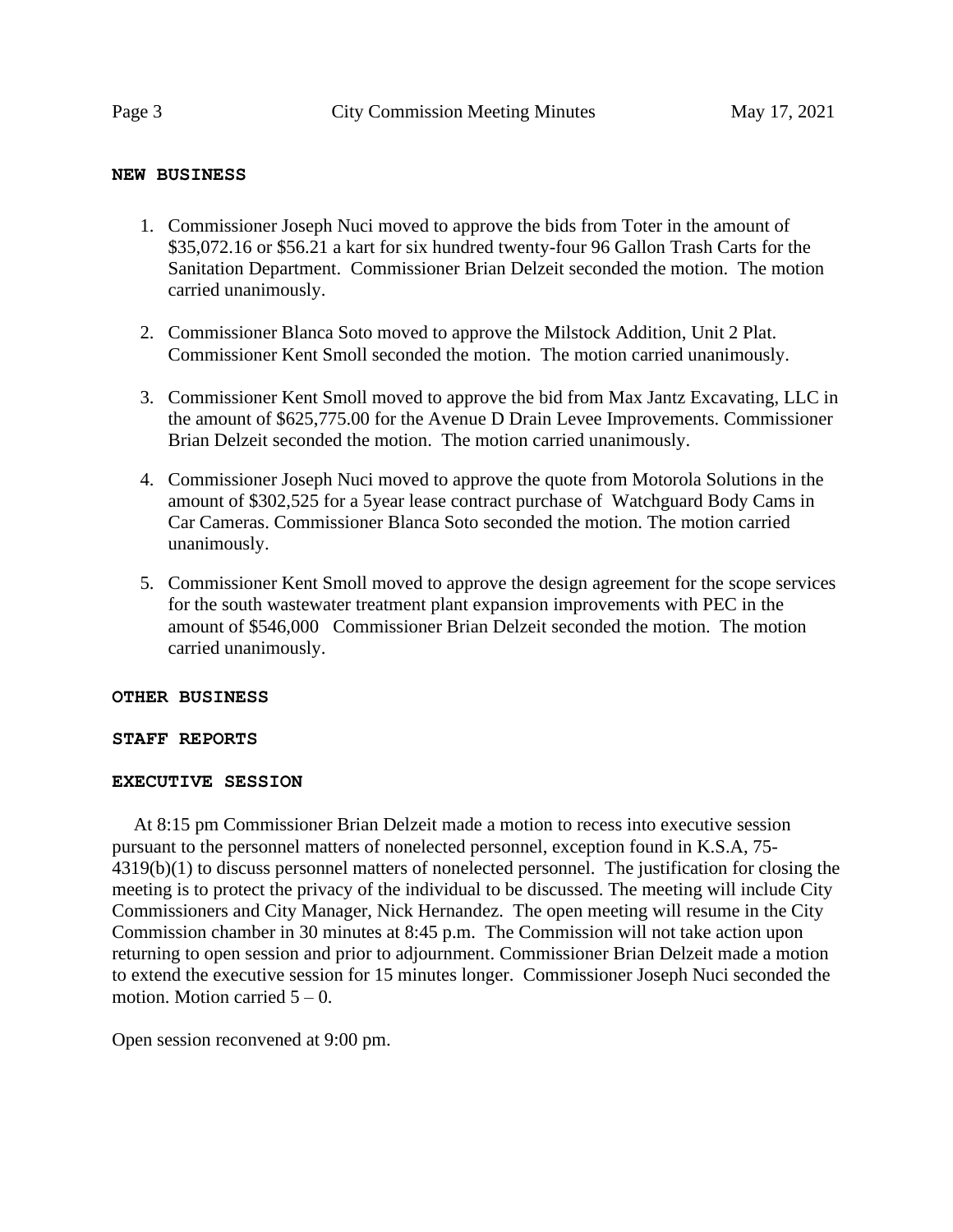#### **ADJOURNMENT**

Commissioner Brian Delzeit made a motion to adjourn the meeting. Commissioner Joseph Nuci seconded the motion. The motion carried unanimously.

ATTEST:

Mayor

City Clerk

\_\_\_\_\_\_\_\_\_\_\_\_\_\_\_\_\_\_\_\_\_\_\_\_\_\_\_\_\_\_\_\_\_\_\_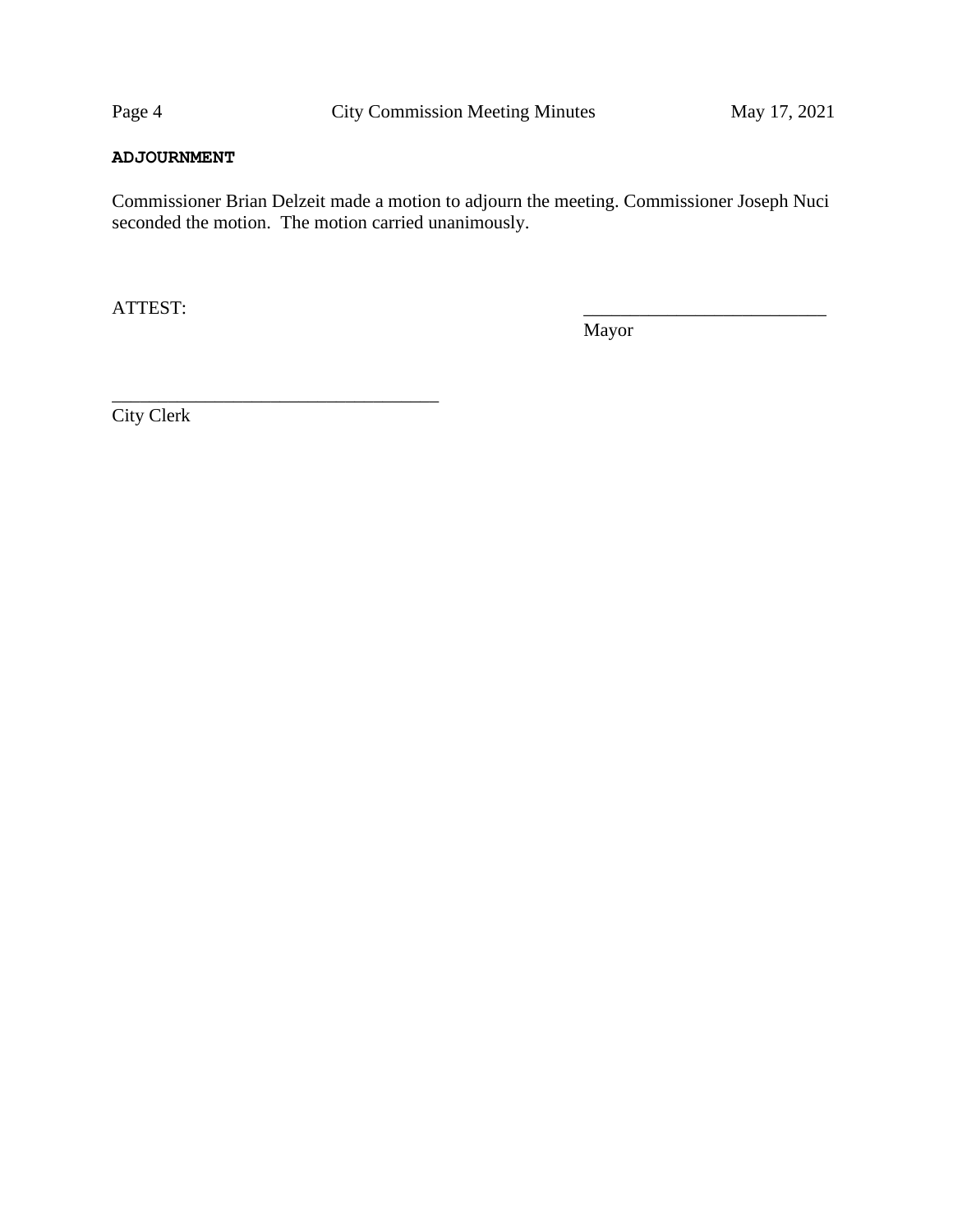## CORPORATE APPLICATION FOR LICENSE TO SELL CEREAL MALT BEVERAGES

(This form has been prepared by the Attorney General's Office)

区 City or □ County of DODGE CITY

| <b>SECTION 1-LICENSE TYPE</b>                                                                                                                                                                                  |                                                                                                            |                    |                          |  |  |  |  |  |
|----------------------------------------------------------------------------------------------------------------------------------------------------------------------------------------------------------------|------------------------------------------------------------------------------------------------------------|--------------------|--------------------------|--|--|--|--|--|
| Check One: $\Box$ New License $\Box$ Renew License<br>□ Special Event Permit                                                                                                                                   |                                                                                                            |                    |                          |  |  |  |  |  |
| Check One:                                                                                                                                                                                                     |                                                                                                            |                    |                          |  |  |  |  |  |
| $\Box$ License to sell cereal malt beverages for consumption on the premises.<br>X License to sell cereal malt beverages in original and unopened containers and not for consumption on the licensed premises. |                                                                                                            |                    |                          |  |  |  |  |  |
| <b>SECTION 2 - APPLICANT INFORMATION</b>                                                                                                                                                                       |                                                                                                            |                    |                          |  |  |  |  |  |
| Kansas Sales Tax Registration Number (required):                                                                                                                                                               | 004-710415188f-02                                                                                          |                    |                          |  |  |  |  |  |
| I have registered as an Alcohol Dealer with the TTB. $\boxed{\text{X}}$ Yes (required for new application)                                                                                                     |                                                                                                            |                    |                          |  |  |  |  |  |
| Name of Corporation<br>WALMART INC.                                                                                                                                                                            | <b>Principal Place of Business</b><br>BENTONVOLLE, AR 72716-0500                                           |                    |                          |  |  |  |  |  |
| C rporation Street Address<br>702 SW 8TH ST.                                                                                                                                                                   | Corporation City<br><b>BENTONVOLLE</b>                                                                     | <b>State</b><br>AR | Zip Code<br>72716-0500   |  |  |  |  |  |
| Date of Incorporation<br>10/31/1969                                                                                                                                                                            | Articles of Incorporation are on file with the<br>Secretary of State.                                      |                    | $\square$ No<br>⊡ Yes    |  |  |  |  |  |
| <b>Resident Agent Name</b><br>THE CORPORATION COMPANY INC.                                                                                                                                                     | Phone No.<br>417-569-8528                                                                                  |                    |                          |  |  |  |  |  |
| <b>Residence Street Address</b><br>515 S KANSAS AVE.                                                                                                                                                           | City<br><b>TOPEKA</b>                                                                                      | <b>State</b><br>KS | <b>Zip Code</b><br>66603 |  |  |  |  |  |
| <b>SECTION 3-LICENSED PREMISE</b>                                                                                                                                                                              |                                                                                                            |                    |                          |  |  |  |  |  |
| <b>Licensed Premise</b>                                                                                                                                                                                        | <b>Mailing Address</b>                                                                                     |                    |                          |  |  |  |  |  |
| (Business Location or Location of Special Event)<br><b>DBA Name</b>                                                                                                                                            | (If different from business address)<br>Name                                                               |                    |                          |  |  |  |  |  |
| WALMART #372<br><b>Business Location Address</b>                                                                                                                                                               | WALMART INC.<br>Address                                                                                    |                    |                          |  |  |  |  |  |
| 1905 N 14th Ave.<br><b>State</b><br>Zip<br>City                                                                                                                                                                | 702 SW 8TH ST.<br><b>State</b>                                                                             |                    |                          |  |  |  |  |  |
| Dodge City<br>67801<br>KS                                                                                                                                                                                      | City<br><b>BENTONVOLLE</b><br>AR.                                                                          | Zip<br>72716-0500  |                          |  |  |  |  |  |
| Business Phone No.<br>$(620)$ 225-3917                                                                                                                                                                         | X Applicant owns the proposed business location.<br>Applicant does not own the proposed business location. |                    |                          |  |  |  |  |  |
| <b>Business Location Owner Name(s)</b><br><b>WALMART INC.</b>                                                                                                                                                  |                                                                                                            |                    |                          |  |  |  |  |  |
| SECTION 4 - OFFICERS, DIRECTORS, STOCKHOLDERS OWNING 25% OR MORE OF                                                                                                                                            |                                                                                                            |                    |                          |  |  |  |  |  |
| STOCK List each person and their spouse*, if applicable. Attach additional pages if necessary.<br>Name                                                                                                         | <b>Position</b>                                                                                            |                    | Date of Birth            |  |  |  |  |  |
| SEE ATTACHED                                                                                                                                                                                                   |                                                                                                            |                    |                          |  |  |  |  |  |
| Residence Street Address                                                                                                                                                                                       | City<br><b>State</b>                                                                                       |                    | <b>Zip Code</b>          |  |  |  |  |  |
| Spouse Name                                                                                                                                                                                                    | <b>Position</b>                                                                                            |                    | Date of Birth            |  |  |  |  |  |
| <b>Residence Street Address</b>                                                                                                                                                                                | City                                                                                                       | <b>State</b>       | <b>Zip Code</b>          |  |  |  |  |  |
| Name                                                                                                                                                                                                           | <b>Position</b>                                                                                            |                    | Date of Birth            |  |  |  |  |  |
| <b>Residence Street Address</b>                                                                                                                                                                                | City                                                                                                       | <b>State</b>       | <b>Zip Code</b>          |  |  |  |  |  |
| <b>Spouse Name</b>                                                                                                                                                                                             | <b>Position</b>                                                                                            |                    | Age                      |  |  |  |  |  |
| <b>Residence Street Address</b>                                                                                                                                                                                | City                                                                                                       | <b>State</b>       | <b>Zip Code</b>          |  |  |  |  |  |
| Name                                                                                                                                                                                                           | Position                                                                                                   |                    | Date of Birth            |  |  |  |  |  |
| <b>Residence Street Address</b>                                                                                                                                                                                | City                                                                                                       | <b>State</b>       | <b>Zip Code</b>          |  |  |  |  |  |
| Spouse Name                                                                                                                                                                                                    | <b>Position</b>                                                                                            |                    | Age                      |  |  |  |  |  |
| <b>Residence Street Address</b>                                                                                                                                                                                | City                                                                                                       | <b>State</b>       | <b>Zip Code</b>          |  |  |  |  |  |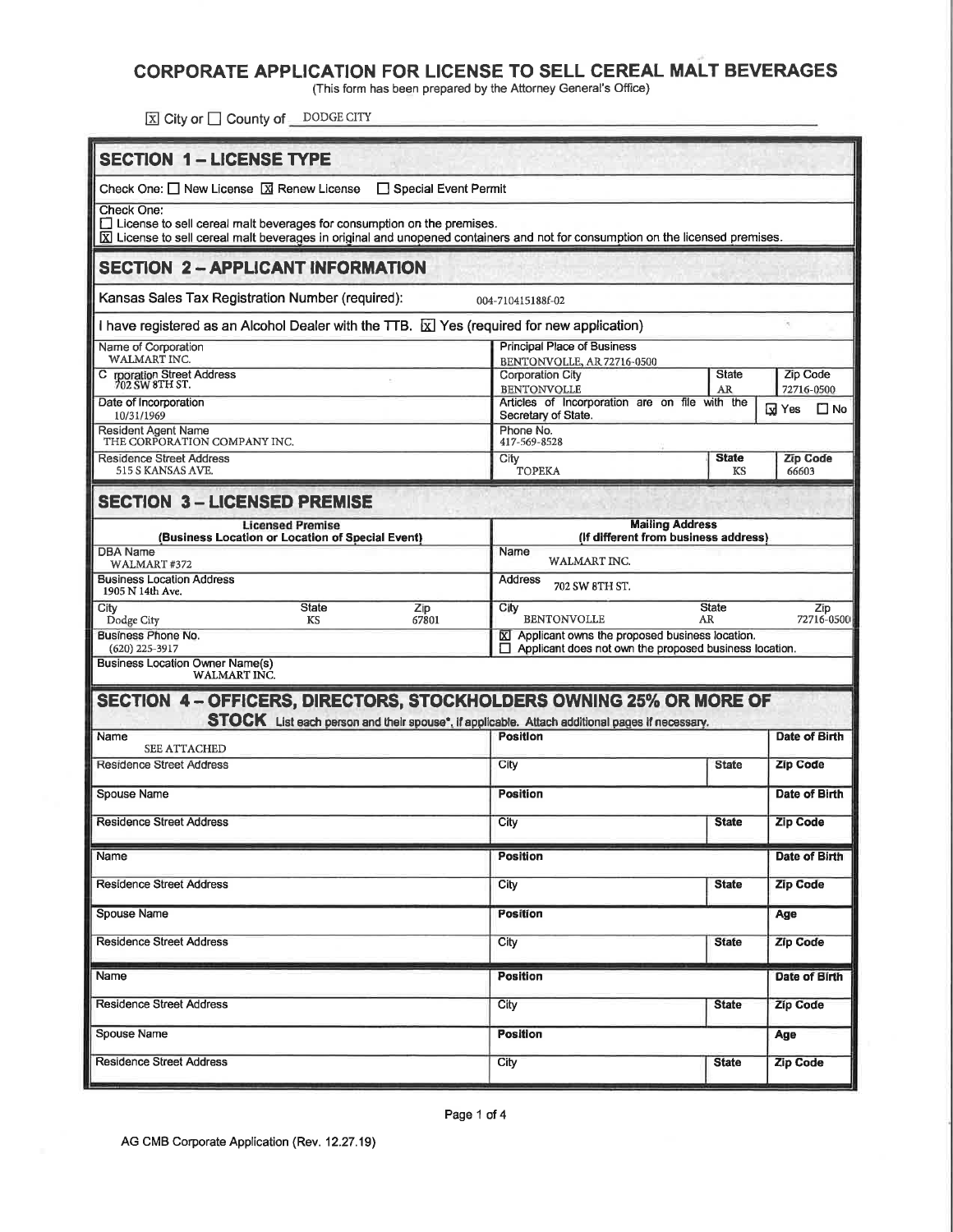

# Memorandum

**To: City Commission and City Manager From: Ernestor De La Rosa, Assistant City Manager/Legislative Affairs Date: Monday, June 7th, 2021 Subject: Ordinance No. 3756- Special Events and Block Parties Agenda Item: Ordinances and Resolutions** 

**Recommendation:** Staff recommends approval of Ordinance No. 3756 establishing a City code for Special Events and Block Parties within the City of Dodge City.

**\_\_\_\_\_\_\_\_\_\_\_\_\_\_\_\_\_\_\_\_\_\_\_\_\_\_\_\_\_\_\_\_\_\_\_\_\_\_\_\_\_\_\_\_\_\_\_\_\_\_\_\_\_\_\_\_\_\_\_\_\_\_\_\_\_\_\_\_\_\_\_\_\_\_\_\_**

**Background:** Currently the City of Dodge City does not have an ordinance or code establishing regulations and procedures regarding Special Events and Block Parties. During the last several years, the City administration has handled these requests through an administrative process, except for Dodge City Days special events. Ordinance No. 3756 establishes a process for all events and guidelines to improve management of these requests in our community.

**Justification:** Over the last year and during the beginning of the COVID-19 pandemic, our administration received multiple requests for special events, which made us realize a need for additional guidelines and a more structured process that effectively manages these requests, but most importantly allow for an enhanced communication within City Departments. This ordinance not only establishes a more robust structure for special events, but also a process for Block Parties. The ordinance also establishes an appeal process, which is a similar process used in other Kansas communities.

**Financial Considerations:** No financial liability for the City, but it continues to implement a fee schedule for these requests, which is comparable to nearby cities.

**Purpose/Mission:** Together we promote open communications with our community members to improve quality of life and preserve our heritage to foster a better future.

**Legal Considerations:** The City Attorney and multiple City Department Heads have reviewed and approved the proposed language as currently presented.

**Attachments:** Ordinance No. 3756

\*\*\*\*\*\*\*\*\*\*\*\*\*\*\*\*\*\*\*\*\*\*\*\*\*\*\*\*\*\*\*\*\*\*\*\*\*

DODGECITY. ORG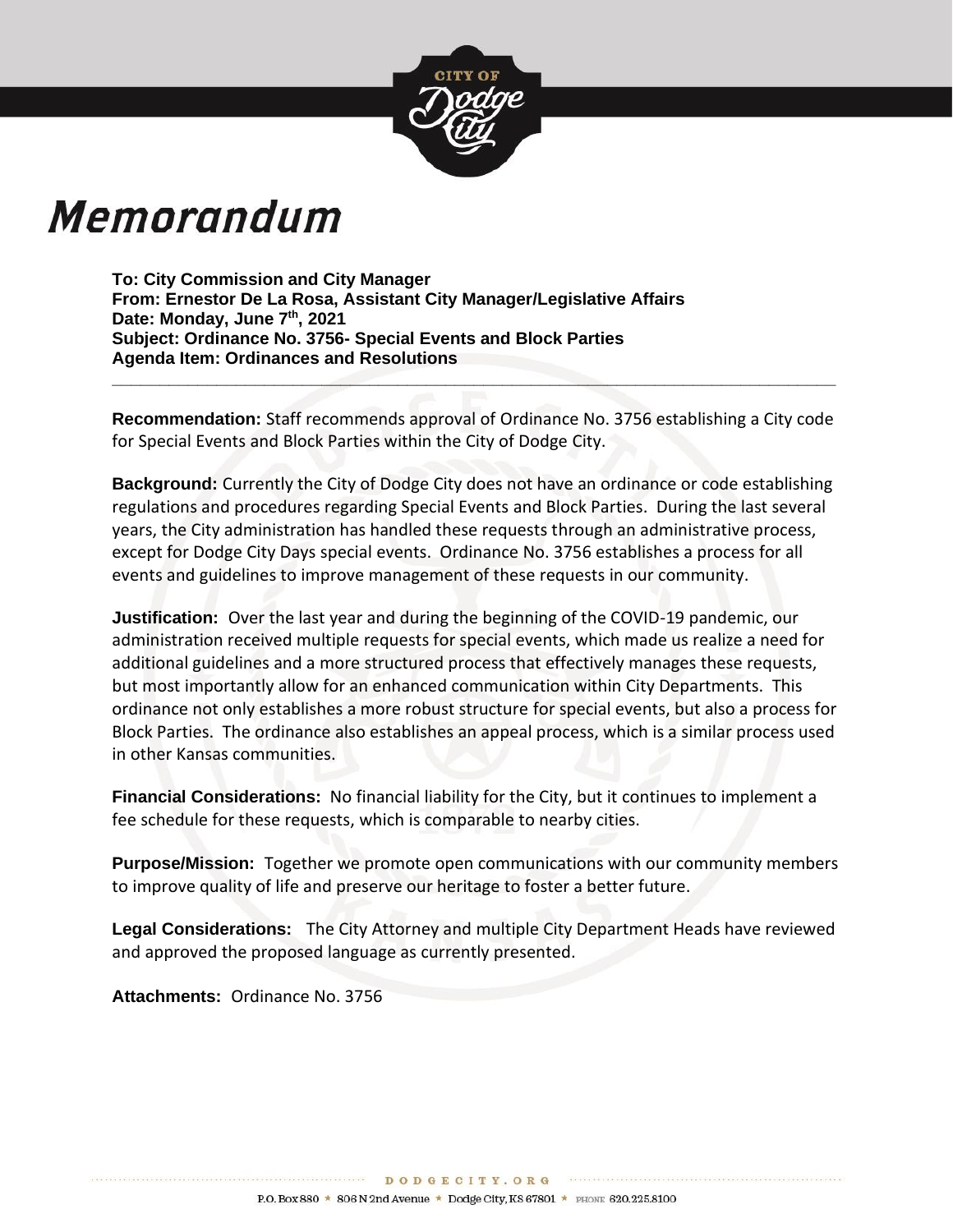## **ORDINANCE NO. 3756**

AN ORDINANCE ESTABLISHING SPECIAL EVENTS AND BLOCK PARTIES AND REGULATIONS PERTAINING THERETO WITHIN THE CITY LIMITS OF DODGE CITY, KANSAS.

### **BE IT ORDAINED BY THE GOVERNING BODY OF THE CITY OF DODGE CITY:**

#### SPECIAL EVENTS AND BLOCK PARTIES

Section 1. Definitions.

As used in this article, unless the context clearly indicates otherwise, the following words and phrases shall have the meanings ascribed to them in this section:

- (a) "Alcoholic beverages" shall mean any cereal malt beverage or alcoholic liquor.
- (b) "Block party" shall mean the closure of a street, or a portion of a street, in a residential zoning district for an outdoor gathering or activity of the occupants of the residences adjacent to, and nearby, the closed area.
- (c) "Special event" shall mean activities to be held in a single location on, or on a route throughout, city streets, sidewalks, parking lots, public plazas, or on or within other city property or facilities, including but not limited to parades, ceremonies, shows, exhibitions, pageants, circuses, carnivals, fairs, festivals, pep rallies, rodeos, concerts, animal shows, organized sports competitions and races, and sale, fundraising or promotional activities. A special event may occur on a single date or on a series of dates within one calendar year. Each single special event date in a series of dates shall be of the same scale and involve substantially the same purpose, site plan, and vendor(s).

Section 2. Unlawful acts.

(a) It shall be unlawful for any person to hamper, obstruct, impede, or interfere with any special event or block party.

(b) It shall be unlawful for a driver of a motor vehicle to drive between the vehicles, persons, or animals comprising a parade when such vehicles, persons or animals are in motion and are conspicuously designated as a parade.

(c) If authorized signs are erected indicating that a street, or a portion thereof, is closed due to a block party, no person shall drive a motor vehicle within such closed area except drivers of vehicles having business, or whose residents are within the closed area, and then any such driver shall exercise the greatest care in driving upon any such street or portion thereof.

Section 3. Special events; parking and street closures.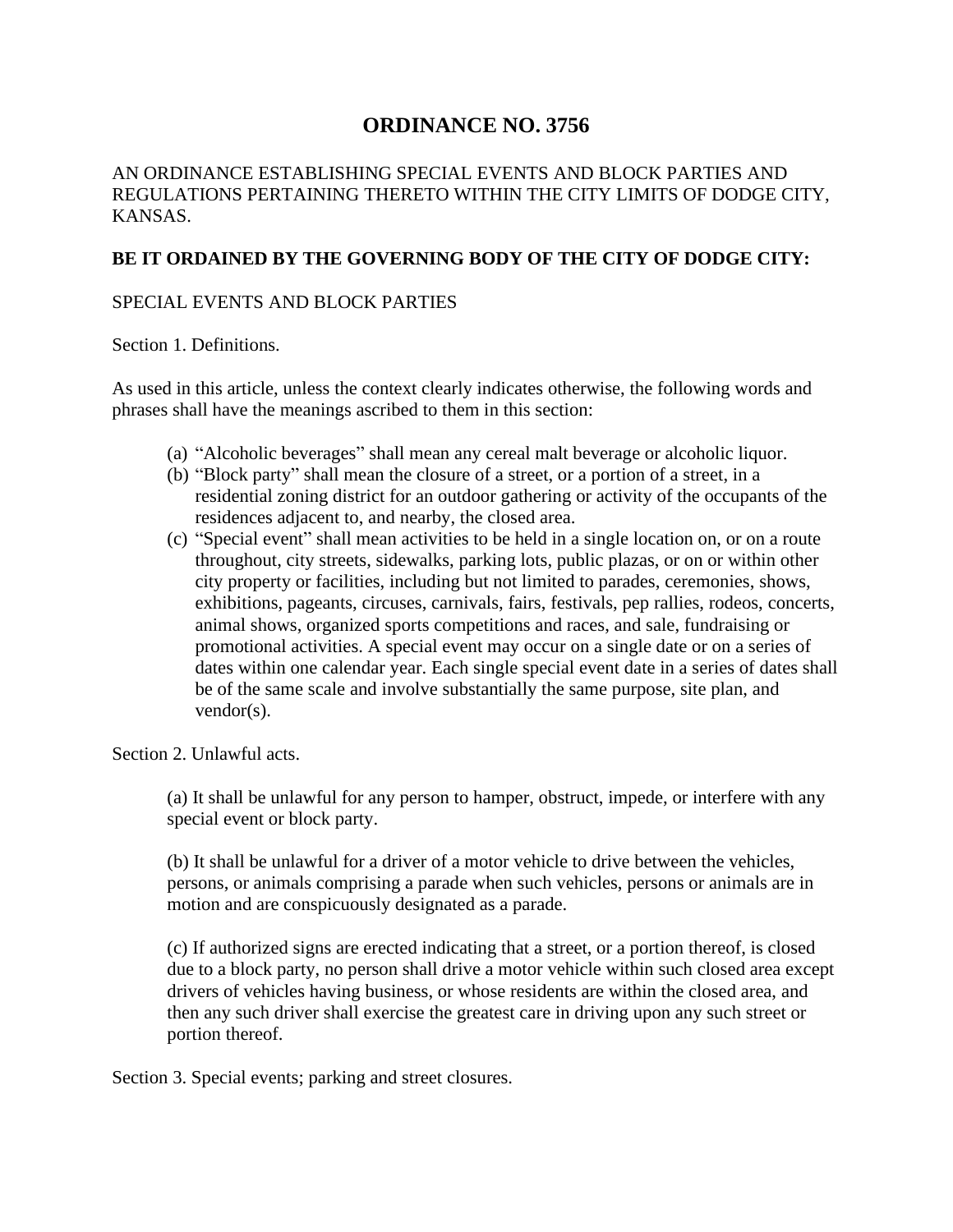event, and the public works director shall post signs to such effect. It shall be unlawful for any person to park or leave unattended any vehicle in violation thereof. No person shall be liable for parking on a street that is not so posted.

(b) The City of Dodge City shall have the authority to close any street, or portion thereof, to restrict pedestrian or vehicular access to such area for a special event, and to place appropriate signs or devices in the roadway indicating and helping to protect the same. It shall be unlawful for any person to drive a vehicle upon any closed street or portion thereof.

Section 4. Permit required, exceptions.

(a) It shall be unlawful for any person to engage in, participate in, aid, form, or start any special event or block party unless the city clerk has issued a permit for such activity.

(b) A permit shall not be required for a funeral procession.

(c) A permit shall not be required for a special event occurring at city parks and facilities, except when the director of parks and facilities makes a determination that a special event permit is necessary for the safety or management of the special event, due to its size, duration, nature, location, or other similar factors.

Section 5. Permit application.

(a) A person seeking issuance of a special event or block party permit shall file a completed application pursuant to the following deadlines:

(1) For a special event permit, at least 14 calendar days before the date of the special event.

(2) For a special event permit that includes alcoholic beverages at the special event, at least 30 calendar days before the special event.

(3) For a block party permit, at least seven calendar days in advance of the block party.

If good cause is shown for the late filing, the city clerk may consider and respond to an application not filed by the specified deadline.

(b) The applications for a special event and block party shall be on a form provided by the city clerk, and shall set forth, at a minimum, the following information:

(1) The applicant's name and contact information.

(2) The time, date, location and/or route of such activity.

(3) The maximum number of persons, vehicles, and animals involved.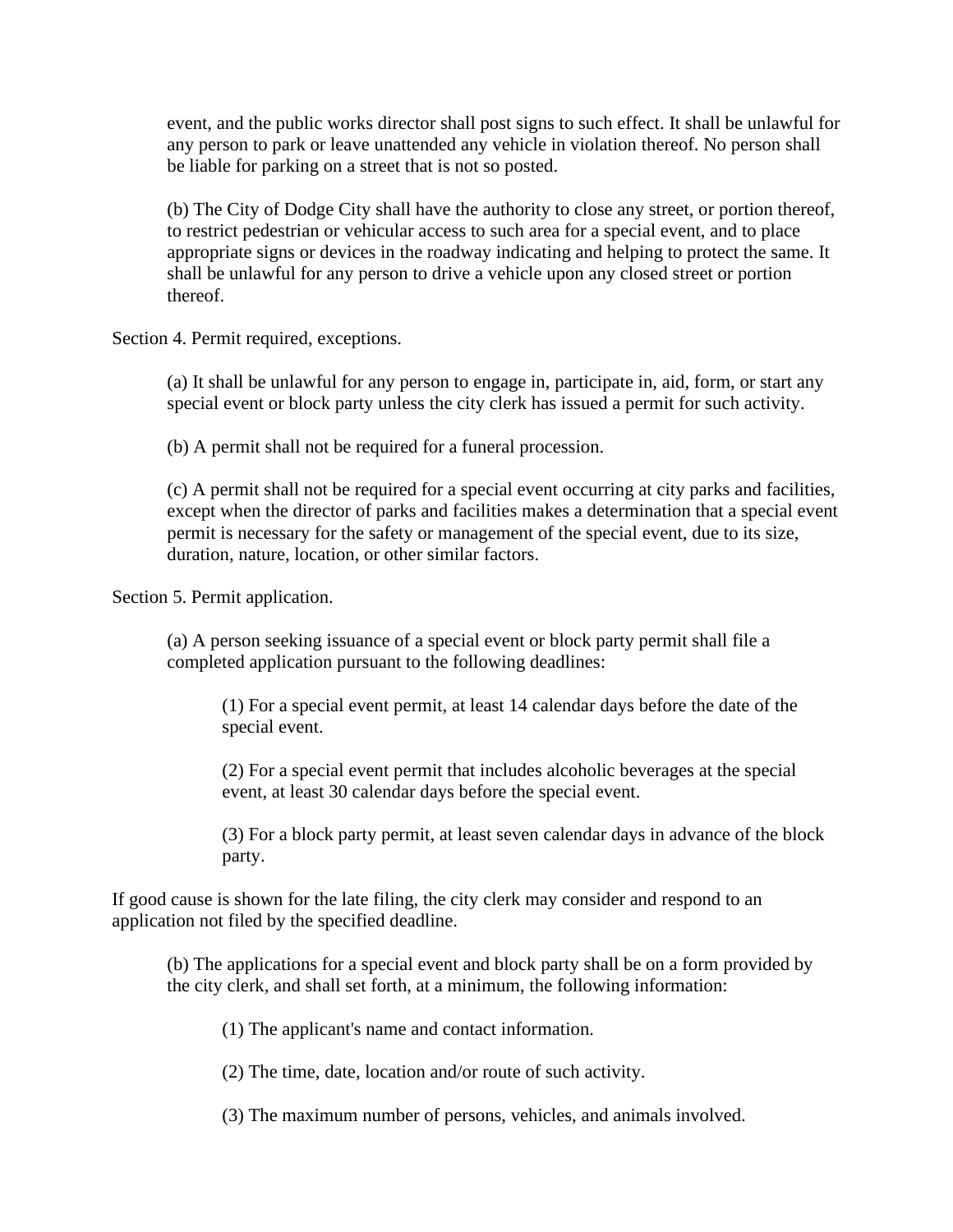(4) If the activity is for, or on behalf of, an organization, the name of such organization and contact information for the responsible head of such organization shall be provided.

(5) Any additional information which the city clerk finds to be reasonably necessary to make a determination as to whether a permit should be issued.

(c) In addition to the application requirements set forth in subsection (b), an applicant for a special event permit shall submit a site plan that shows placement of any fences, traffic barricades, stages, toilet facilities, trash receptacles, sound systems and speakers, lighting, event signage, seating and bleachers, tables, tents or canopies, portable amusement park or inflatable rides, food vendors, and other similar features related to the special event. The site plan shall also detail the use of any electrical power or generators, the location and number of event parking spaces, areas off-limits to public access and plans for providing potable water.

(d) In addition to the application requirements set forth in subsections (b) and (c), an applicant for a permit for a special event that involves alcoholic beverages shall provide the following information related to the service of such beverages: name and contact information for the on-site supervisor of the beverages; copy of the appropriate city and/or state license permitting the service of the beverages; location of sale/distribution booths; related signage; and a security plan detailing how the area in which the beverages are served and consumed will be restricted, monitored, and staffed.

(e) The application for a block party permit must be submitted by at least three owners or residents representing three or more different parcels adjacent to the street to be closed. If the street adjacent to the street to be closed contains only two or three parcels, the application for a block party permit must be submitted by owners or residents representing at least two of the parcels.

Section 6. Application fees.

(a) The applicant for a special event or block party permit shall, at the time of filing the application, pay the following fee:

(1) Special event permit per day: \$25.00

(2) Special event permit per day (with alcoholic beverages): \$50.00

(3) Block party permit: \$25.00

Section 7. Standards for issuance.

(a) The city clerk shall issue a permit for a special event if the special event meets the following requirements: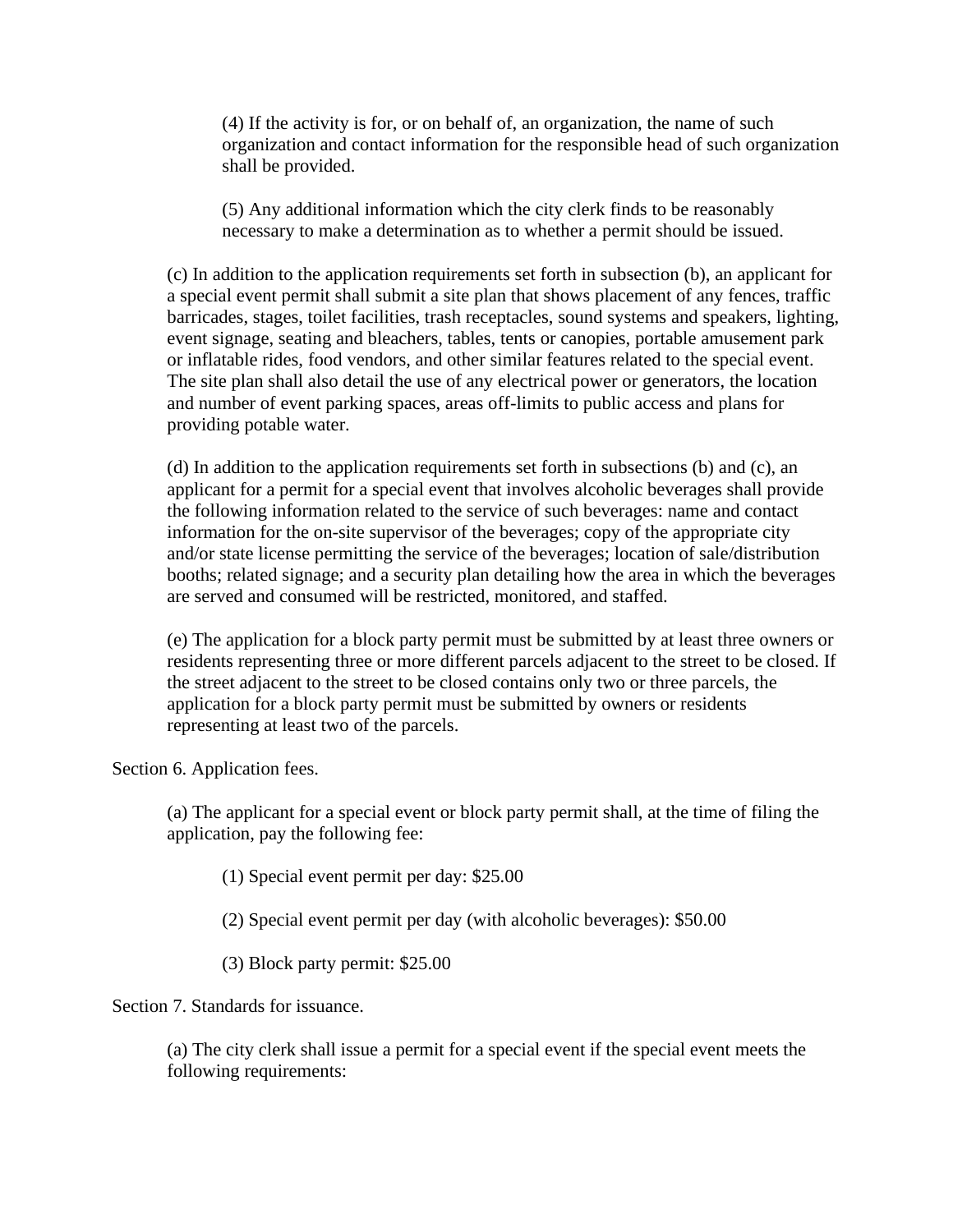(1) The special event will be held between the hours of 7:00 a.m. and 11:00 p.m. Provided that, upon the applicant's request, the city clerk or designee may extend a special event that does not involve alcoholic beverages to 2:00 a.m. the following day, and the governing body may extend a special event that involves alcoholic beverages to 2:00 a.m. the following day if the applicant shows, for the extended time period, that the special event is designed to meet other city ordinances and the standards of issuance set forth in this section.

(2) The special event will not substantially interrupt or unreasonably delay the safe and orderly movement of vehicular and pedestrian traffic contiguous to its location or route.

(3) The special event will comply with the requirements of the most recently adopted version of the International Fire Code relating to entrances and exits, occupancy, and fire safety control.

(4) The special event is not to be held for the sole purpose of advertising any product or service.

(5) If the special event includes the presence, service, or consumption of alcoholic and cereal malt beverages, the special event shall be located only within:

- (i) The Heritage District; or
- (ii) The Downtown District; or
- (iii) The public park known, for purposes of this article, as Wright Park.

(6) If the special event includes the presence, service, or consumption of alcoholic beverages, such alcoholic beverages shall only be served by a caterer, as defined by K.S.A. 41-2601, and amendments thereto, who holds a valid city and state license for such service, or by a drinking establishment immediately adjacent to the special event which is granted a temporary extension of premises pursuant to K.S.A. 41-2645(e)(2) and holds a valid city and state license.

(7) If the special event includes the presence, service, or consumption of alcoholic beverages, the plan for the event must include adequate provisions to control crowds and prevent off-premises consumption of alcoholic liquor or cereal malt beverage and consumption of alcohol by minors.

(b) The city clerk shall issue a permit for a block party if the block party meets the following requirements:

> (1) The block party shall be for no more than 12 hours, during daylight hours only. Provided that, the city clerk can extend the hours of the block party to 11:00 p.m. on Fridays and Saturdays, if the following conditions are met: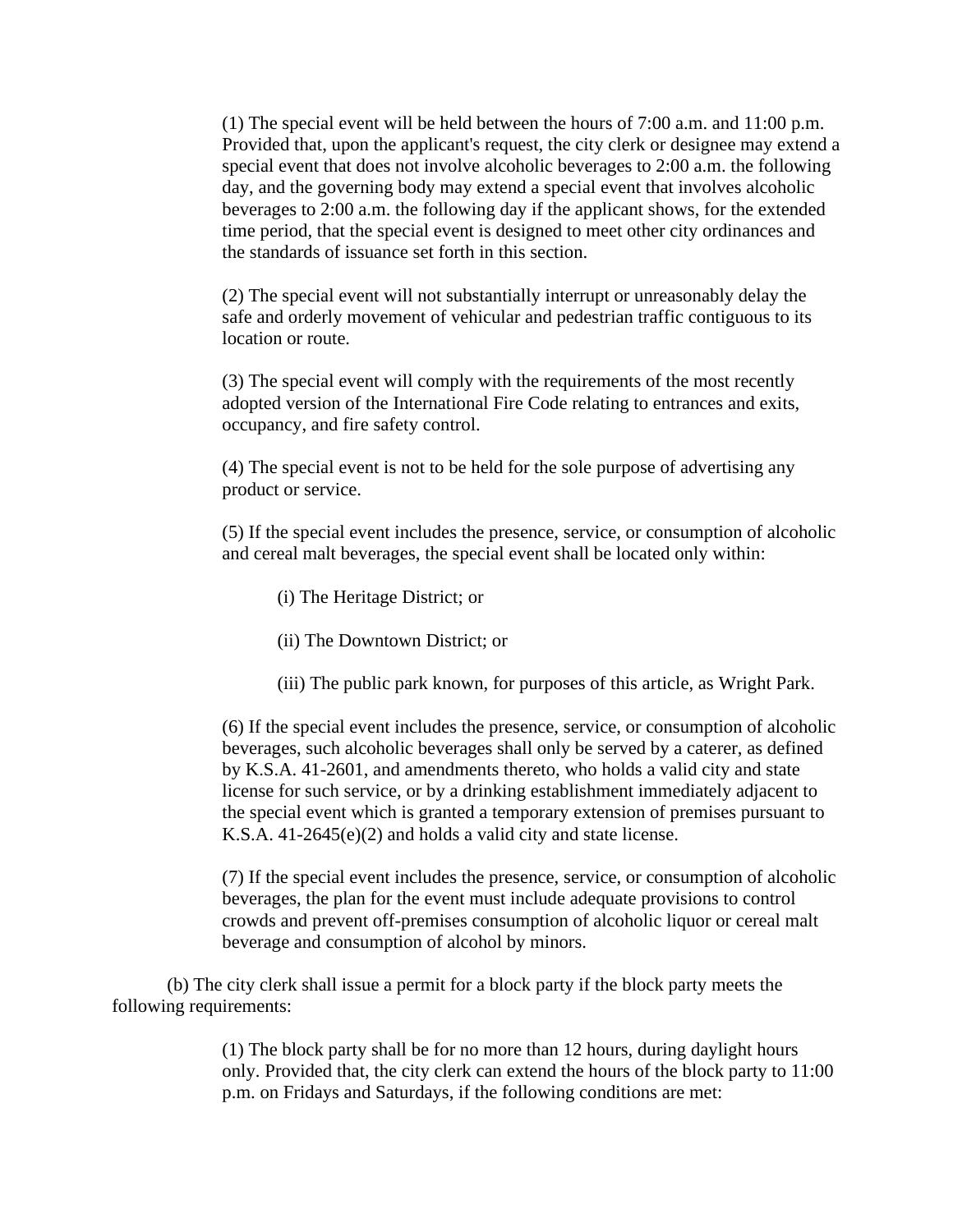(i) Both the city engineer and the chief of police determines that the street closure does not create an unreasonable safety hazard, based on the location and traffic flow of the street.

(ii) The block party uses street closure safety devices that meet or exceed the city's traffic safety requirements; and

(iii) The applicant pays for the costs of any street closure safety devices in advance of the block party date.

(2) The street closure or obstruction does not substantially burden the residents of the neighborhood or the general public who might otherwise have occasion to use the roadway.

(3) If the block party is located adjacent to a city park or facility, the block party shall not unreasonably interfere with any other scheduled events or normal park or facility operation.

(d) The city clerk may issue a permit that authorizes an alternative date for the special event or block party if such activity cannot occur for weather-related reasons.

Section 8. Regulations applying to special events and block parties.

(a) The permit holder shall comply with all permit directions and conditions and with all applicable laws and ordinances.

(b) The permit holder shall keep the permit, with the site plan and other information attached, if applicable, at the location of the activity and shall promptly produce the permit upon the request of the city or the Dodge City Police Department.

(c) The permit holder shall be responsible for cleaning the street, parking lot, park, or other public area upon which the special event or block party is held, within two hours following the conclusion of such activity. The city clerk may extend the deadline for clean-up, if warranted by the nature of the special event. If the city clerk grants a clean-up extension, such deadline shall be noted on the permit. Should the permit holder fail to do so within two hours following the conclusion of the activity, or within the period specified by the city clerk, the city shall clean the area and collect the costs thereof from the permit holder.

(d) No alcoholic beverages shall be located upon, or consumed by, persons who may have occasion to attend the special event except within the area of a special event designated and permitted for alcoholic beverage service and consumption.

(e) The special event and block party shall only be held during the hours specified on the permit. The permit holder shall ensure that the activity only occurs during such hours.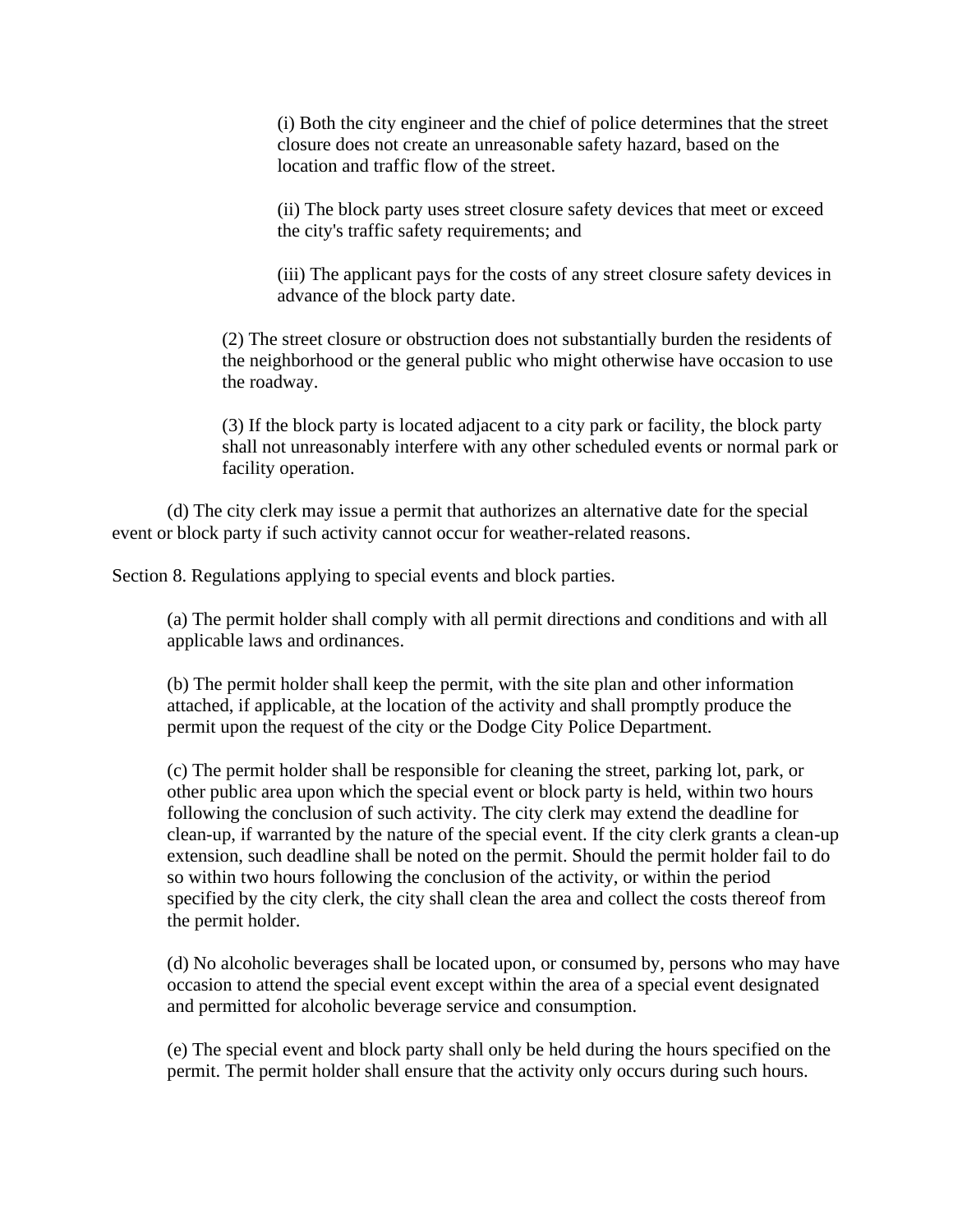(f) No permanent or semi-permanent markings shall be made on city streets, sidewalks, parking lots, or other city property.

(g) Temporary signage may be installed within the permitted area, provided that it is posted no more than 30 minutes before the beginning of the special event orblock party, and removed within two hours after the conclusion of the activity.

(h) Any beverages served, provided, or consumed within the permitted area shall not be served within glass containers.

(i) In the case of any special event, the permit holder shall provide and maintain insurance for the special event that names the city as an additional insured, at the levels required by the city. The permit holder shall provide a certificate of insurance evidencing such coverage at least two business days prior to the special event.

(j) In the case of any special event involving the presence, service, or consumption of alcoholic beverages, the following requirements shall be met:

(1) The alcoholic beverages shall be served in containers that are distinctly different than those provided for non-alcoholic beverages.

(2) The alcoholic beverages shall not be sold or served in pitchers, buckets, or carafes.

(3) No more than two alcoholic beverages may be sold or served to a person at the same time.

(4) For special events, only persons aged 21 and older shall be permitted within the area designated for the presence, service, or consumption of alcoholic beverages. Provided that, persons aged 21 and older shall be issued a wristband to indicate that such persons are of the legal drinking age and must wear the issued wristband to possess or consume alcoholic beverages within the special event boundary. It shall be unlawful for any person to possess or consume an alcoholic beverage within the special event area designated for the presence, service, or consumption of alcoholic beverages without wearing such wristband or identifying mark.

(5) All laws, rules and regulations relating to the presence, sale, consumption, or service of alcoholic beverages shall be followed.

Section 9. Denial, suspension, revocation; alternative permit.

(a) The city clerk may deny, suspend or revoke a permit for any of the following reasons:

(1) Failure to submit a complete application and/or the permit fee.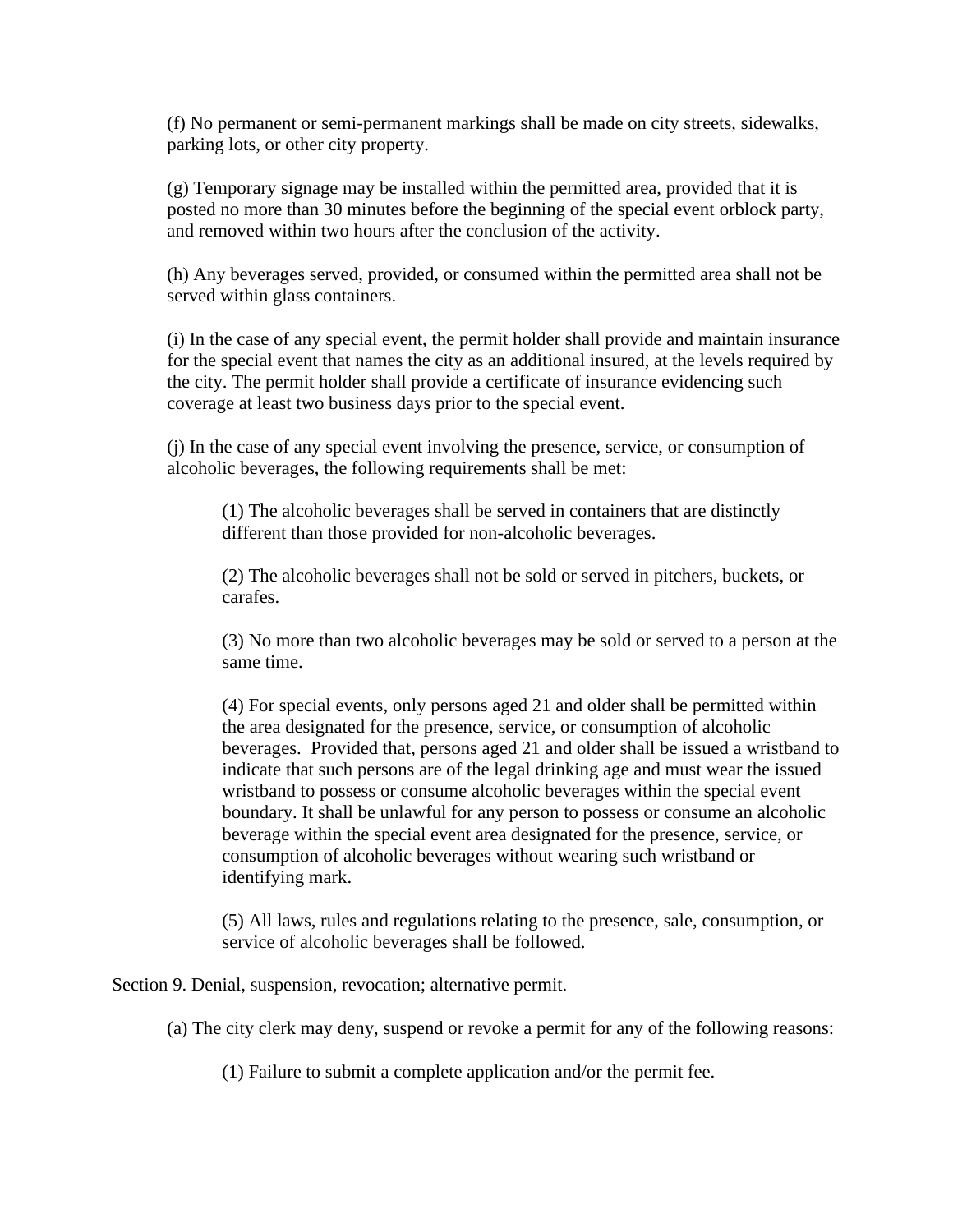(2) In the case of a special event, failure to provide proof of insurance meeting the city's coverage requirements at least two business days prior to the special event.

(3) Fraud, misrepresentation, or false statement in the permit application or its attachments.

(4) Failure to comply with the standards for issuance, the conditions of the permit, or any of the provisions of this chapter.

(b) An officer of the Dodge City Police Department may revoke a permit, during the special event, in the following circumstances:

(1) Failure to comply with the standards for issuance, the conditions of the permit, or any of the provisions of this chapter.

(2) If criminal activity occurs during the special event, for which a citation is issued or an arrest made, that is reasonably likely to cause injury or threat to persons or property or to create an unreasonable disturbance.

(c) The city clerk, in denying an application for any permit required in this article, shall be empowered to authorize such activity on a date, at a time or over a route different from that named by the applicant. An applicant desiring to accept an alternate permit shall, within 48 hours after notice of the action of the city clerk, file a written notice of acceptance with the city clerk. An alternate permit shall conform to the requirements of and shall have the effect of any permit issued under this division. If the alternate permit proves unsatisfactory to the applicant, an appeal may be filed with the city clerk as provided for in Section 10.

Section 10. Right to appeal.

The applicant or permit holder shall have the right to appeal the denial, suspension, or revocation of a permit issued under this article to the city manager. The applicant or permit holder shall file a written notice of appeal with the city clerk within two business days following the notification that the permit has been denied, suspended, or revoked.

The Ordinance will take effect upon approval by the City Commission and upon publication of a summary Ordinance in the Dodge City Daily Globe. Approved this 7th day of June 2021.

ATTEST: Mayor

 $\overline{\phantom{a}}$  , and the contract of the contract of the contract of the contract of the contract of the contract of the contract of the contract of the contract of the contract of the contract of the contract of the contrac

City Clerk

\_\_\_\_\_\_\_\_\_\_\_\_\_\_\_\_\_\_\_\_\_\_\_\_\_\_\_\_\_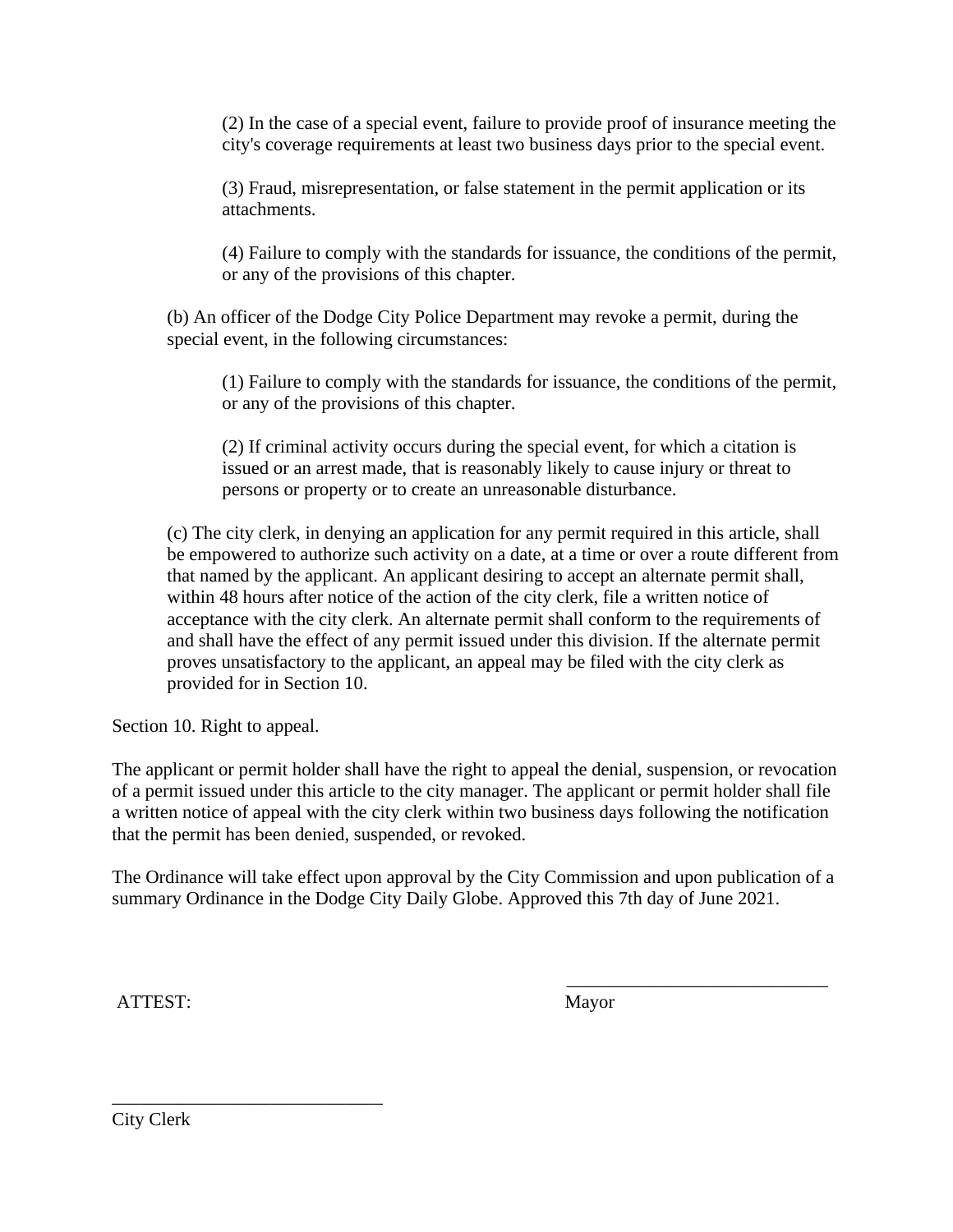

# Memorandum

To: Nick Hernandez, City Manager and City Commission From: Nicole May, Finance Director and Ryan Reid, Director of Administration Date: June 3, 2021 Subiect: ERP (Enterprise Resource Planning) Software **Agenda Item: New Business** 

Recommendation: In February 2021, an RFP was put out for Enterprise Resource Planning (ERP) software. We only received one bid. The bid was from Tyler Technology, and was for a five-year term. The bid was for Tyler Munis for general ledger, accounts payable, utility billing, payroll, HR, and Tyler Incode for court. The cost breakdown is:

**Tyler Munis** 

First year: \$574,883 including one time fees of \$362,610, annual fee of \$167,063 and estimated travel for training of \$45,210 Subsequent years: \$167,063

**Tyler Incode** 

First year: \$99,896 including one time fees of \$61.380 and annual fee of \$38.516

Subsequent years: \$38,516

Staff has researched the software and recommends the purchase from Tyler for both Munis and Incode. The above price includes training, support, data conversions, and project management.

Staff also viewed a demo for the Civic Services module of Tyler Munis but additional research is needed to determine if Tyler would be the best solution for that area.

Background: The City has been using Central Square's Naviline product for ERP since 2002. It initially included finance, court, utility billing, fleet maintenance, and payroll. Since then we have added code enforcement, building permits, and mobile building permits as well. That software has served the City well but in more recent years support and innovation has dwindled. The new software will have several advantages over our current software including:

\*Cloud based, with more mobile access

\*Improved access by residents and employees to systems through portals

\*Improved reporting for Administration, Finance, and Department Heads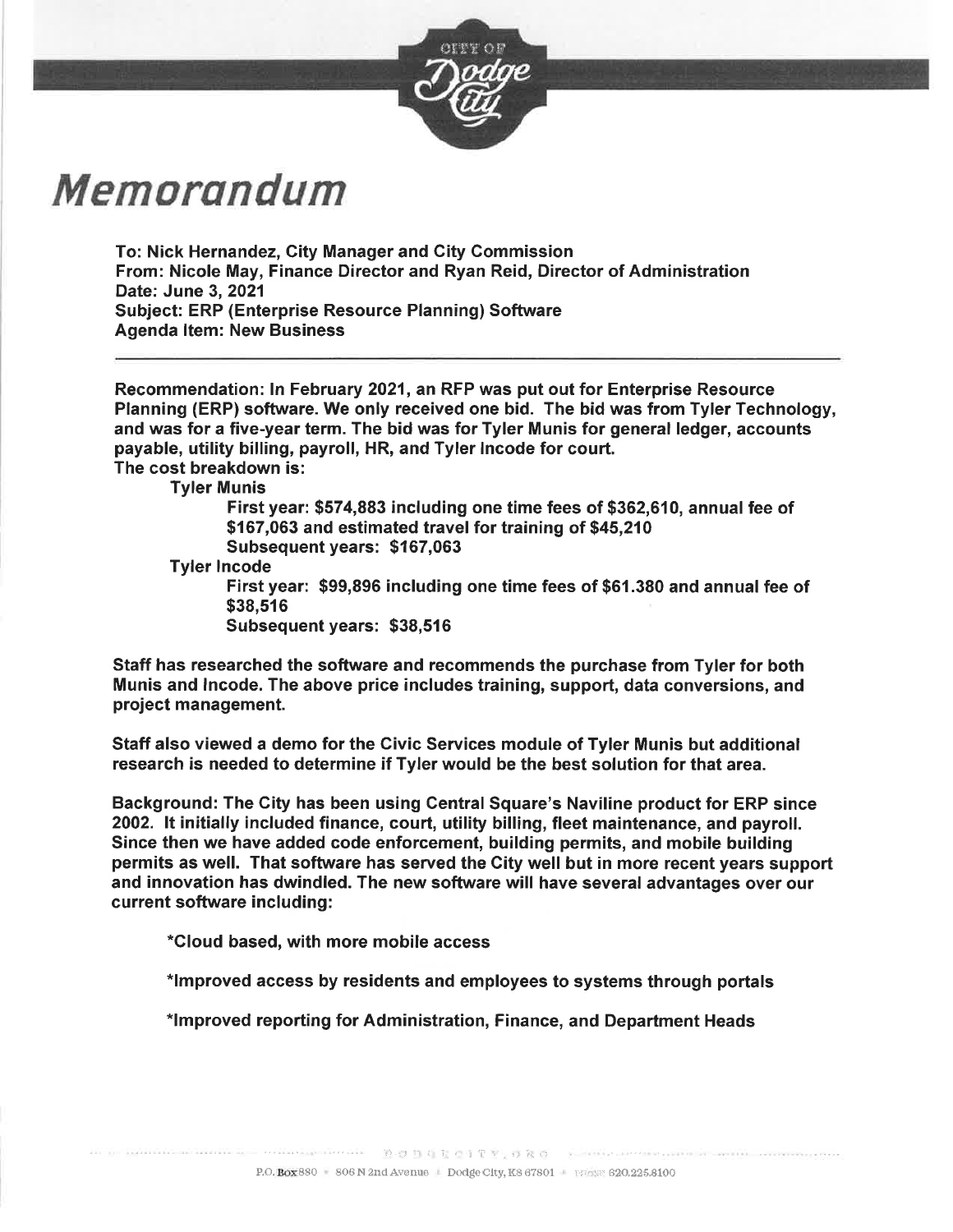\*Improved use of digital documents (more paperless) and easier access to information

\*More efficient data entry

\*A fully supported platform with growth and innovation

\*Improved security to protect against ransomware and other threats

\*Modern system uses laser printers (improved bills) etc.

\*Streamlined budget entry and creation should reduce reliance on spreadsheets

\*"Evergreen" policy means software is designed for automatic and perpetual upgrades

\*Easier to use, modern interface should make cross-training and increase City employee adoption of the system.

Tyler has 11,000 client locations and is the largest provider of software of this kind, with twenty year's experience. They have a 98% client retention rate. There are several Kansas cities that are currently using Tyler's software including Hays, Hutchinson, Leavenworth, Wichita, Winfield, and Salina.

Justification: The Tyler package will replace the Naviline package we currently have as well as some other software systems used for particular functions. We are currently budgeting \$82,000 a year on Naviline as well as approximately \$12,000 a year for other software systems that we will no longer need. We will also be able to save approximately \$12,000 a year in hardware and software costs as a result of not needing to upgrade the current system.

Financial Considerations: The first year will be paid for from cash carryover from 2020 due to cuts made in the budget due to the unknown affects of the COVID pandemic. Subsequent years will be included in each departments operating budget for.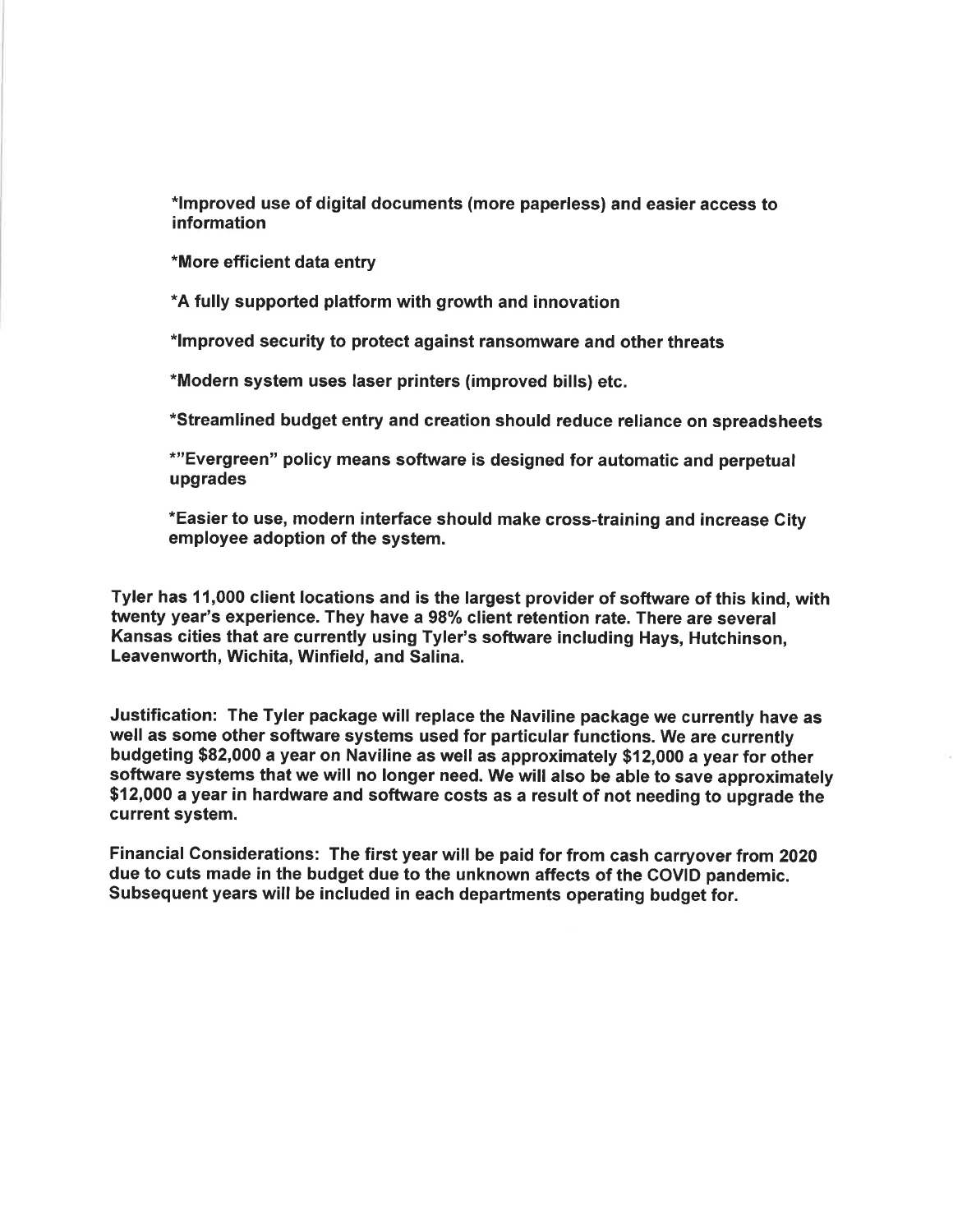|                            |                     |                    | Training/         |
|----------------------------|---------------------|--------------------|-------------------|
| <b>Department</b>          | <b>Initial Cost</b> | <b>Annual Cost</b> | <b>Conversion</b> |
| Finance                    | 19,100.00           | 93,039.00          | 99,700.00         |
| Human Resources/Payroll    | 10,400.00           | 14,789.00          | 52,120.00         |
| Receipts/Utility Billing   | 17,600.00           | 33,749.00          | 67,420.00         |
| Reporting                  |                     | 8,835.00           | 15,300.00         |
| <b>Document Management</b> | 12,000.00           | 11,057.00          | 6,120.00          |
| Forms                      |                     | 7,214.00           |                   |
| Cybersecurity              |                     | 22,000.00          | 1,000.00          |
| <b>Project Management</b>  |                     |                    | 51,800.00         |
| <b>Executive Insights</b>  |                     |                    | 8,400.00          |
| Signatures                 | 1,650.00            |                    |                   |
|                            |                     | 190,683.00         | 301,860.00        |
| Discount                   |                     | (23,620.00)        |                   |
| Travel                     |                     |                    | 45,210.00         |
|                            | 60,750.00           | 167,063.00         | 347,070.00        |
|                            |                     |                    |                   |
| Court                      | 61,380.00           | 38,516.00          |                   |
| <b>Civic Services</b>      | 48,500.00           | 119,746.00         | 187,800.00        |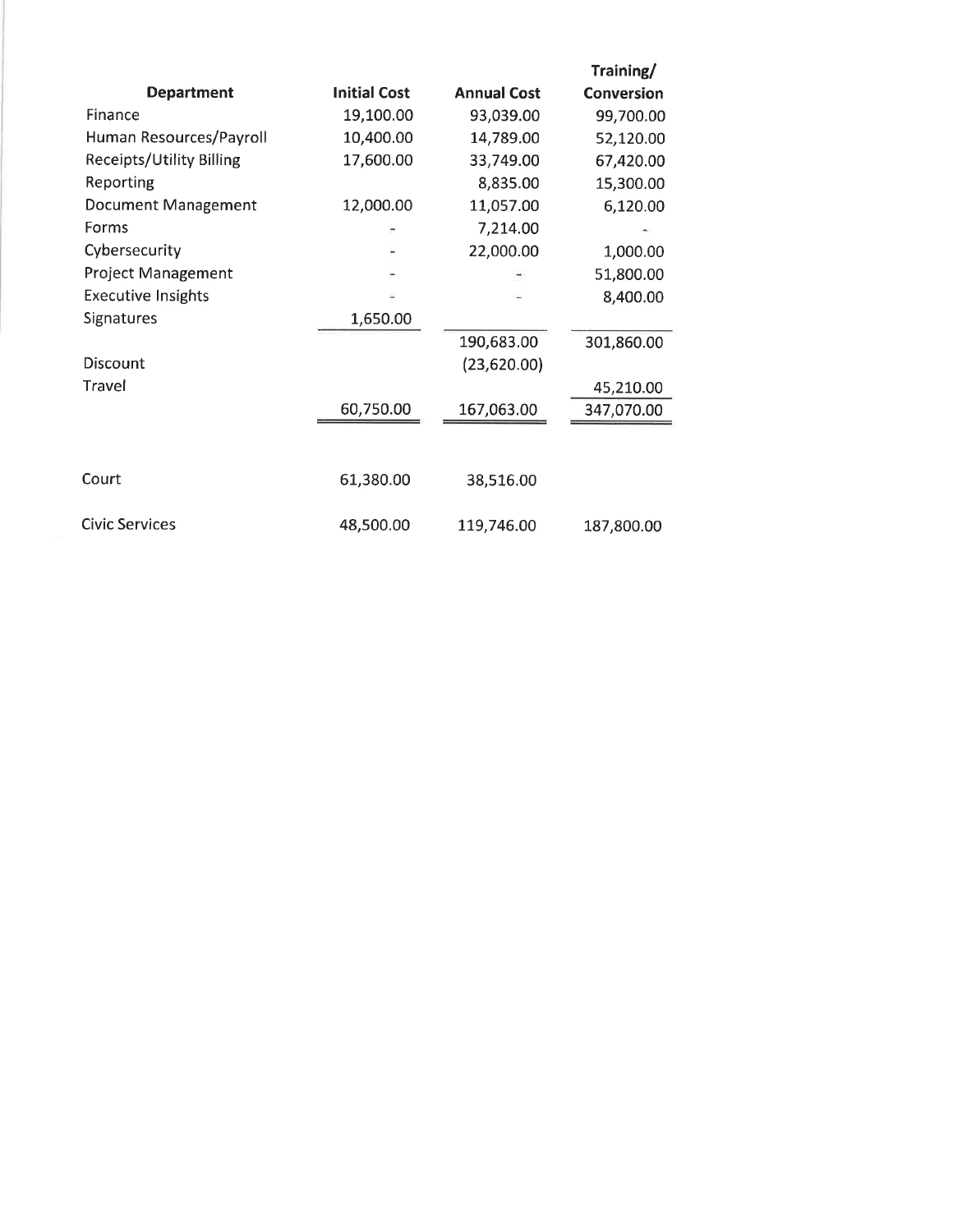

# Memorandum

**To: Nick Hernandez, City Manager and City Commissioners From: Ray Slattery, PE, Director of Engineering Services Date: May 27, 2021 Subject: Change Order #1, Ave. K RCB Replacement, SD 1701 Agenda Item: New Business**

**Recommendation:** Approve Change Order #1 for the paving of Ave. K from Military Ave. to Wyatt Earp Blvd. for a total increase in the amount of \$90,297.00. An additional 14 calendar days will be required for this work, depending upon weather.

**\_\_\_\_\_\_\_\_\_\_\_\_\_\_\_\_\_\_\_\_\_\_\_\_\_\_\_\_\_\_\_\_\_\_\_\_\_\_\_\_\_\_\_\_\_\_\_\_\_\_\_\_\_\_\_\_\_\_\_\_\_\_\_\_\_\_\_\_\_\_\_\_\_\_\_\_**

**Background:** The Ave. K RCB Project was approved in August of 2019 the Commission approved the construction of this project. The start date was set for January 2020. When demolition started in January 2020, a major AT& T phone duct was found that was not located during the design phase. AT&T scheduled to move the duct, but due to their scheduling it was going to be a few weeks. Then the COVID shut down took place and AT&T did not do any work per their company policy. Once AT&T went back to work there was a backlog on all their projects. Once the duct was moved and out of the way, Building Solutions had moved on to other projects to keep their crews busy. Building Solutions was able to start back on the project earlier this year. However, the wet weather slowed the progress they could make. To date the only major item of work is to complete the south drainage flume. However wet weather has prevented this work from taking place. The section of Ave. K from Military Ave. to Wyatt Earp Blvd. was slated for a mill and inlay with the 2020 Asphalt Project. However during the project, it deteriorated to a point that it needs to be totally reconstructed. City staff requested a quote from Building Solutions to remove the existing asphalt pavement and replace the driving surface with concrete pavement. The quote also included replacing parts of the concrete panels of Wyatt Earp Blvd. at the Ave. K intersection because they are spalling at the toe line.

**Justification:** This change order will provide a new roadway on a street that is considered a local collector or the area. It will also reduce maintenance issues and costs of this section of the roadway for many future years.

**Financial Considerations:** Change Order #1 is for an increase of \$90,297.00. Funding will be from the 2019 Series-A GOB. The Ave. K project is projected to be \$50,000 under budget. There are also some funds remaining in the GOB because other projects came in under budget.

**Purpose/Mission:** The completion of this project aligns with the City's Core Value of Ongoing Improvement and Safety.

**Legal Considerations:** By approving the Change Order from Building Solutions, LLC, the contract will be amended for both the dollar amount and number of calendar days.

DODGECITY.ORG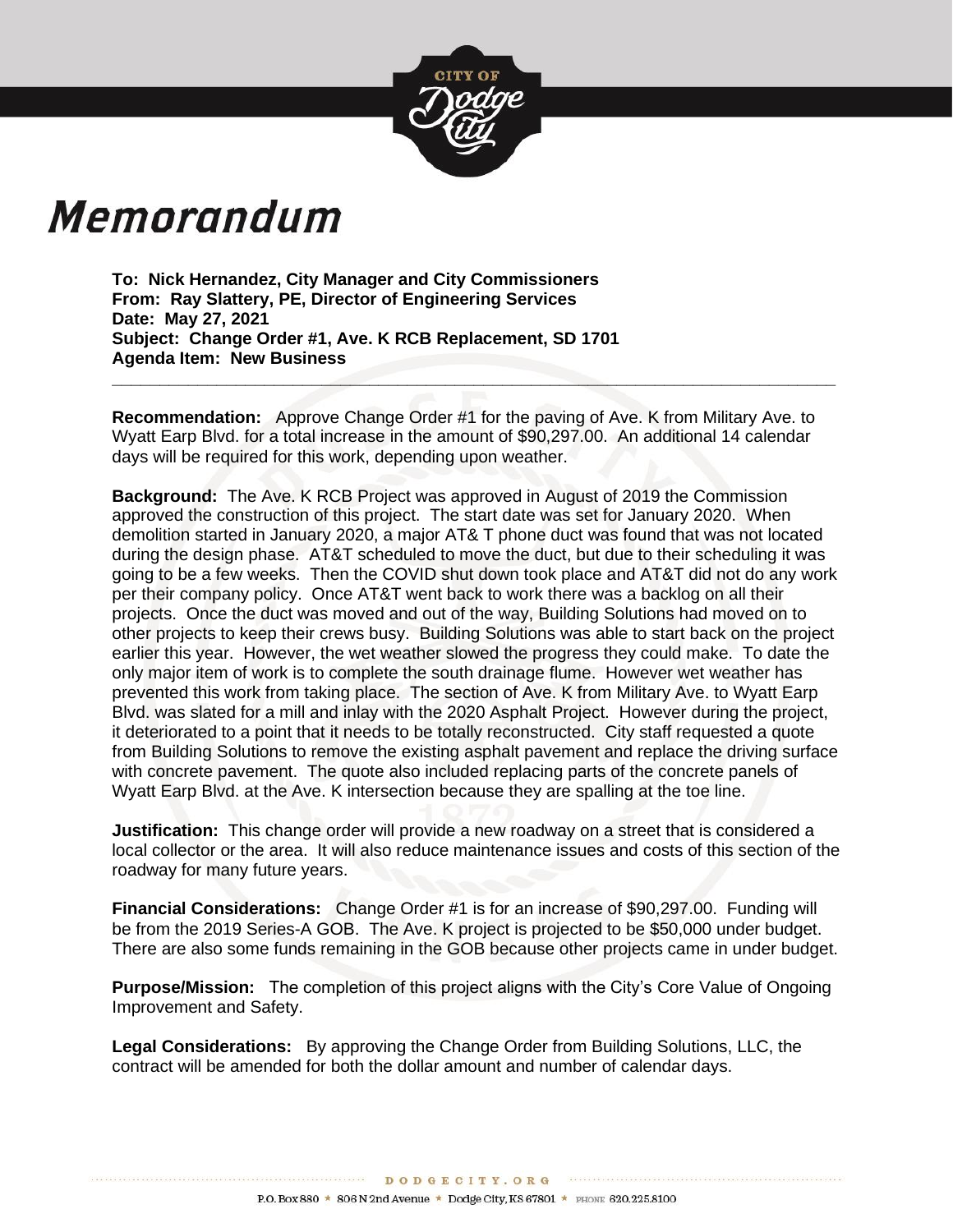**Attachments:** Change Order #1